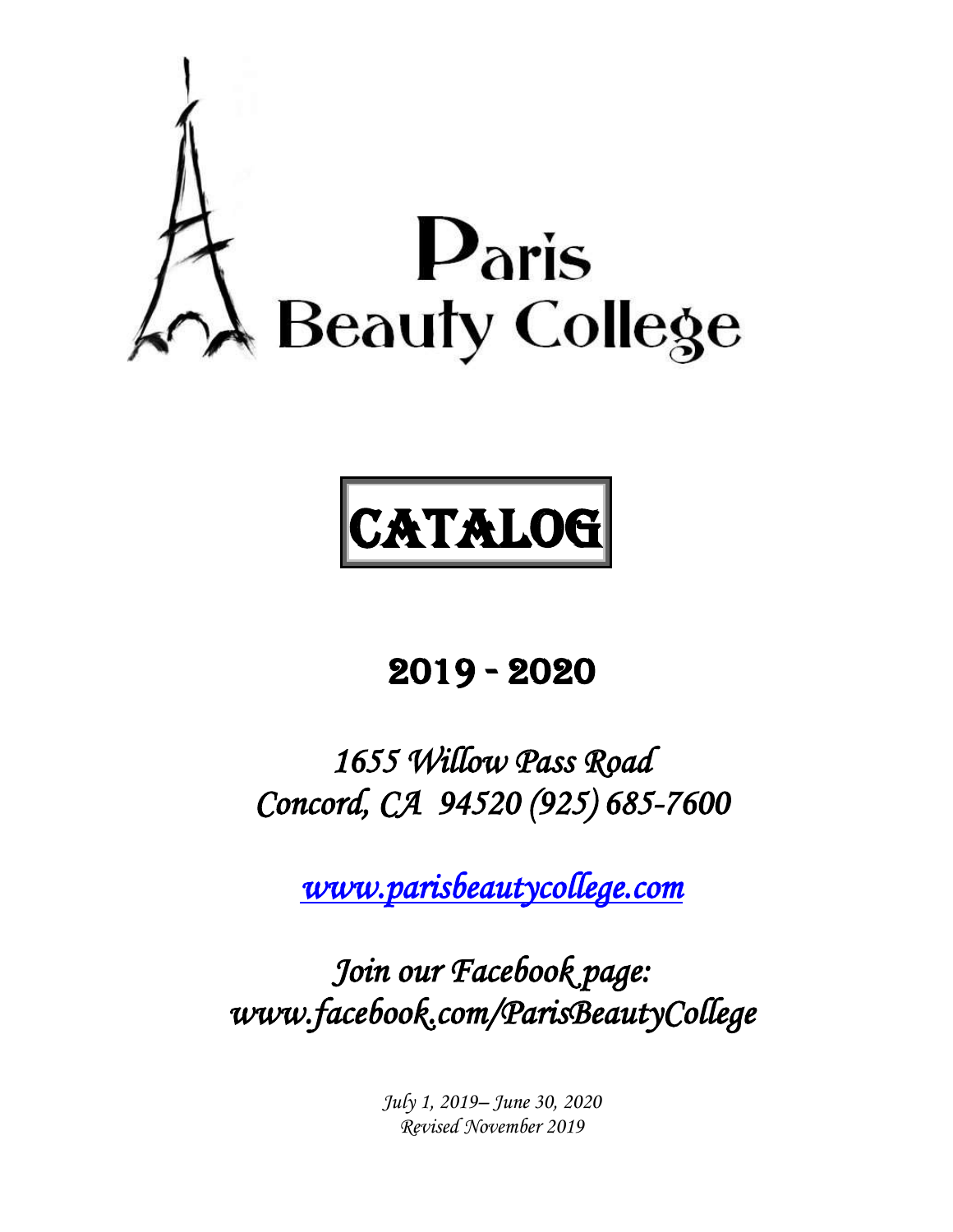| A. | <b>GENERAL INFORMATION</b>                                                 |              |
|----|----------------------------------------------------------------------------|--------------|
|    | 1. Approval Disclosure Statement                                           | 2            |
|    | 2. Objective/Mission Statement                                             | $\mathbf{2}$ |
|    | 3. History & Administration                                                | 3            |
|    | 4. Description of Space, Facilities, & Equipment                           | 4            |
|    | 5. Housing Information                                                     | 4            |
| B. | <b>LEGAL NOTICES, DISCLOSURES &amp; CERTIFICATIONS</b>                     |              |
|    | 1. Notice of Students Rights/ Cancellation                                 | 4            |
|    | 2. Grievance Policy                                                        | 4            |
|    | 3. Non-Discrimination Policy                                               | 5            |
|    | 4. Student's Records/FERPA                                                 | 5            |
|    | 5. Student Tuition Recovery Fund Statement                                 | 5            |
| C. | <b>ADMISSION REQUIREMENTS &amp; ACADEMIC PROGRESS</b>                      |              |
|    | 1. Admissions Policy                                                       | 6            |
|    | 2. Re Enrollment Policy & Transferability of Credits                       | 6            |
|    | 3. Graduation Requirements/ Licensing Requirements                         | 6            |
|    | 4. Statement of Satisfactory Academic Progress Policy                      | 7            |
|    | 5. Grading Procedures                                                      | 7            |
|    | 6. Maximum Time                                                            | $7 - 8$      |
|    | 7. Warning Policy                                                          | 8            |
|    | 8. Probation Policy                                                        | 8            |
|    | 9. Reinstatement of Financial Eligibility & Satisfactory Progress          | 8            |
|    | 10. Academic Review Procedures & Appeal Process                            | $8-9$        |
|    | 11. Non Credit & Remedial Course                                           | 9            |
|    | 12. Grading for High School Students Enrolled Through R.O.P.               | 9            |
|    | 13. Make-up Time Policy                                                    | 9            |
|    | 14. Suspensions & Termination Policy                                       | 9            |
|    | 15. Diplomas                                                               | 9            |
|    | 16. Placement Assistance                                                   | 9            |
| D. | <b>TUITION &amp; FINANCIAL SERVICES</b>                                    |              |
|    | 1. Tuition                                                                 | 9            |
|    | 2. Extra Instructional Services Policy                                     | 10           |
|    | 3. Method of Payment                                                       | 10           |
|    | 4. Financial Assistance                                                    | 10           |
|    | <b>5. Other Resources</b>                                                  | 10           |
|    | 6. Refund/Withdrawal Policy                                                | $10 - 11$    |
| E. | <b>ACADEMIC POLICIES</b>                                                   |              |
|    | 1. Student Code of Conduct                                                 | 12           |
|    | 2. Drug Abuse Policy                                                       | 12           |
|    | 3. Attendance Policy                                                       | 12           |
|    | 4. Leave of Absence Policy, Interruptions, Course Incompletes, Withdrawals | $12 - 13$    |
|    | <b>5. Student Services</b>                                                 | 13           |
|    | 6. School Catalog                                                          | 13           |
|    | 7. School Rules & Regulations                                              | $13 - 14$    |
| F. | <b>CURRICULUM</b>                                                          |              |
|    | 1. Cosmetology                                                             | 14-15        |
|    | 2. Manicurist/Pedicurist                                                   | $15 - 16$    |
|    | 3. Esthetician                                                             | $16 - 17$    |
|    | 4. Massage Therapy                                                         | $17 - 19$    |
|    | 5. School Calendar                                                         | 19-20        |
|    | 6. Class Schedule                                                          | 20           |
|    | 7. Employment Outlook/Health & Safety Information                          | 21           |
|    | 8. Additional Fees                                                         | 21           |
|    | 9. School Statistics                                                       | 22           |
|    | 10. Disclosures                                                            | 23           |
|    |                                                                            |              |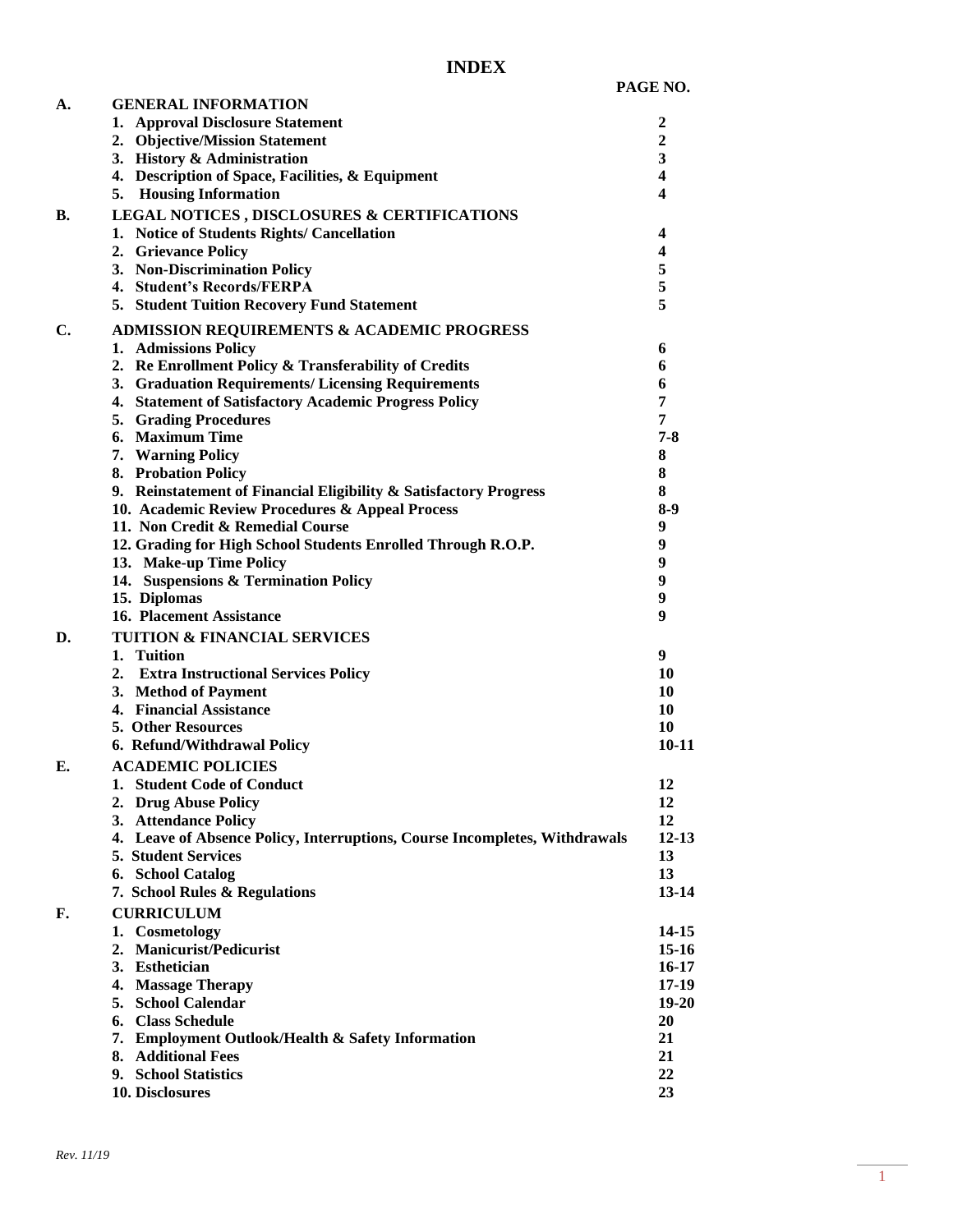#### **A. GENERAL INFORMATION**

#### **1. APPROVAL DISCLOSURE STATEMENT**

**Paris Beauty College, 1655 Willow Pass Rd, Concord, Ca 94520**, a private institution, was granted institutional approval from the Bureau for Private Postsecondary Education, as per California Education code section (94909(a) (2)); "Approval to operate means compliance with minimum state standards and does not imply any endorsement or recommendation by the state or by the Bureau." Institutional approval must be approved every three years and is subject to continuing review. Approved courses:

| COSMETOLOGY1600 HOURS |                                          |  |
|-----------------------|------------------------------------------|--|
| MANICURING400 HOURS   | <b>MASSAGE THERAPY (CMT) – 650 HOURS</b> |  |

 Classes are held at: 1655 Willow Pass Rd., Concord, CA 94520. Instruction is in residence with facility occupancy level accommodating 200 people at any one time. California statute requires that a Student, who successfully completes a course of study, be awarded an appropriate diploma or certificate verifying the fact.

 Prospective enrollees are encouraged to visit the physical facilities of the school and to discuss personal educational and occupational plans with school personnel prior to enrolling or signing enrollment agreements. For those who qualify, Paris Beauty College has available sponsored programs, government or otherwise, to provide grants or to pay for portions of tuition and fees. Paris Beauty College does not offer ESL classes. Students must be able to read, write and understand English at a  $10<sup>th</sup>$  grade level to be able to pass all of the required tests at 75% or higher. Paris Beauty College will administer an English test to students who have completed school in a non-English speaking country. Passing this test with a score of 70% or higher will help to determine a 10<sup>th</sup> grade understanding of the English language. Paris Beauty College has not entered into an articulation or transfer agreement with any other college.

#### **REGIONAL OCCUPATIONAL PROGRAMS STATE REHABILITATION**

The following federal and state bureaus, departments, or agencies have set minimum standards for your program of studies:

#### **CALIFORNIA BOARD OF BARBERING AND COSMETOLOGY UNITED STATES DEPARTMENT OF EDUCATION REGIONAL OCCUPATIONAL PROGRAMS BUREAU FOR PRIVATE POSTSECONDARY EDUCATION**

#### **2. OBJECTIVE (Mission Statement)**

 Our prime objective at Paris Beauty College is to prepare our Students to become successful members of the Cosmetology & Massage professions and to successfully receive a state board license or state certification. In order to fulfill our objectives, we not only teach the techniques and artistry of cosmetology & massage; we also teach self-reliance, business management, and personal hygiene. We continually survey the professions to keep abreast of current trends, designs, and techniques required by employers. Teachers give "individual" as well as "class" instruction. This combination helps serious Students realize their goals.

Academic and career standards are maintained to assure graduates of capability in their profession. The curriculum is flexible enough to allow for new procedures and technique, as they are developed, yet solid enough to maintain academic standards. The final objective is, of course, to graduate Students who will secure and retain employment and advance their profession for years to come.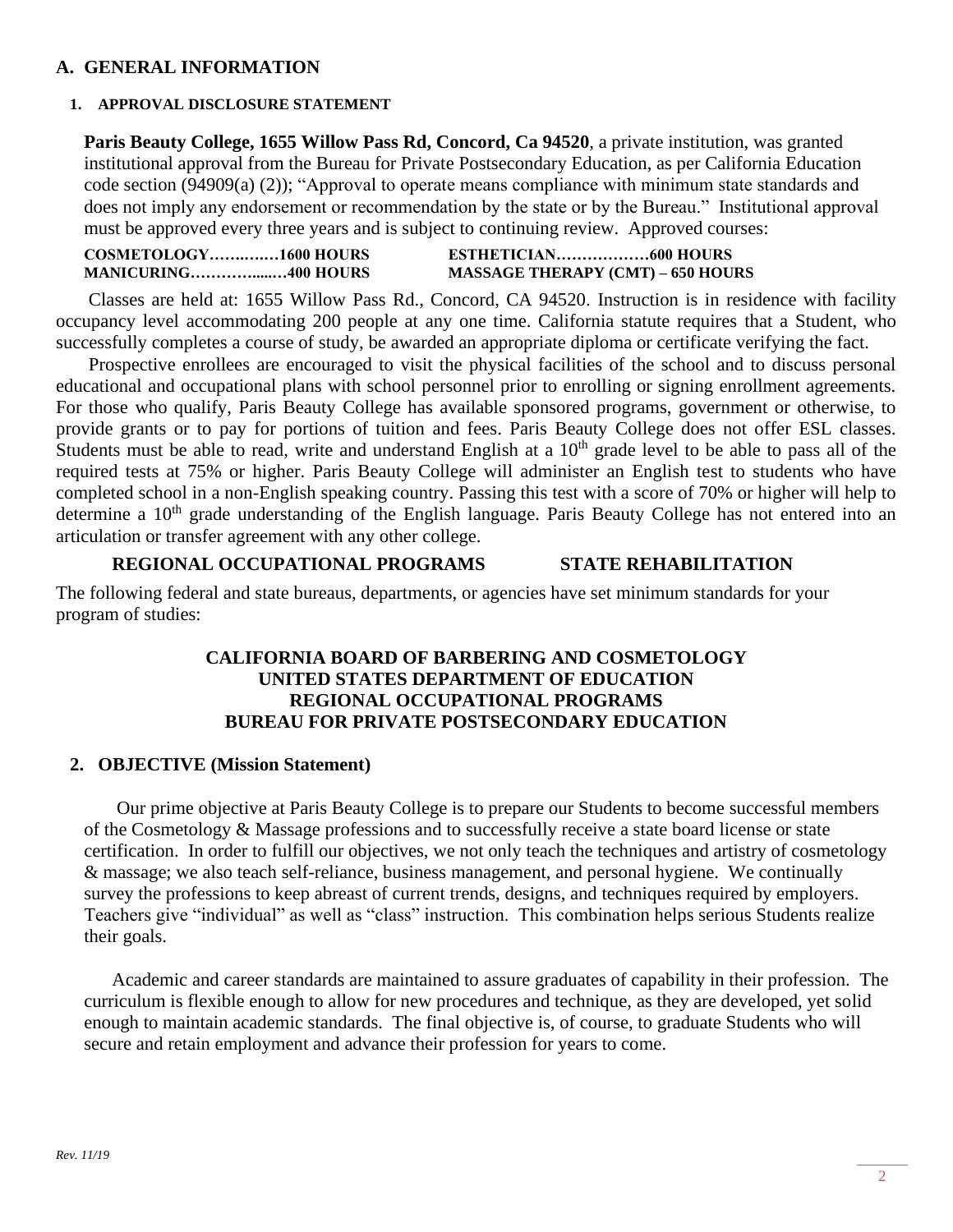#### **3. HISTORY AND ADMINISTRATION**

#### **Paris Beauty College was established and has been in successful operation since 1961.**

*Larry Baines* –Owner/President, Chief Executive Officer (CEO), Chief Financial Officer (CFO) – Has owned and operated Paris Beauty College since 1982.

*Doreen Birney* – Director, Financial Aid Director, Admissions Rep., Human Resources, Accounting. Graduate of Paris Beauty College. Licensed Cosmetologist. Member of the Cosmetology Educators Association. Has been with Paris Beauty College since 1990.

**Contact email: parisbtycollege@aol.com**

*Lyn Ferreira* – Registrar, Administrator, Student Services Coordinator. Has been with Paris Beauty College since 2008. **Contact email: Lyn.ParisBeautyCollege@gmail.com**

*Megan Svoboda* – Administrative Assistant - ROP Representative. State Board Application Services. **Contact email: parisbtycollege@gmail.com**

*Vickie Cruz* - California Licensed Cosmetologist & Credentialed Instructor. Has over 40 years in the beauty industry. Director of Education, Chief Academic Officer, Esthetician Freshman/Theory/Clinic Floor Instructor. Has been with Paris since 1994.

*Karen Derita* – California Licensed Esthetician. Graduate of Paris Beauty College. Esthetician Freshman Class/Theory/ Clinic Floor Instructor. Has been with Paris since 2017.

*Deborah Fink –* California Licensed Esthetician and Manicurist. Certified Oncology Skin Care Educator. Certified Massage Therapist. Graduate of Paris Beauty College. Esthetician Freshman Class/Theory/ Clinic Floor Instructor. Debbi was the first ever 2016 recipient of the Skin Games "Game Changer Industry Leader" Award. Has been with Paris since 2011.

*Joann Marzotto* – Licensed Cosmetologist. Graduate of Paris. Has been with Paris since 2002. Cosmetology/Esthetician Theory and Clinic Floor Instructor.

*Regina Powell* – California Licensed Manicurist, Licensed Esthetician, Licensed Cosmetologist, Graduate of Paris Beauty College. State board Specialist. Manicuring Freshman Class/Theory Instructor. Has been with Paris since 2011.

*Brandi Bowens*– California Licensed Cosmetologist. Senior Cosmetology instructor, Cosmetology Theory & Clinic floor instructor. Specialist in ethnic hair services, barbering, and haircoloring.

*Yvonne Williams* – California Licensed Cosmetologist. Freshman Cosmetology instructor, Cosmetology Theory & Clinic floor instructor. Has been with Paris since 2004.

*Heather Perry* – California Licensed Cosmetologist. Paris Graduate. Senior Cosmetology instructor, Cosmetology Clinic floor instructor.

*Candice Gentry* – California Licensed Cosmetologist. Paris Graduate. Senior Cosmetology instructor, Cosmetology Clinic floor instructor.

*Monique Russell -* Front Desk Manager. Make Up Artist.

*Karen Bellesi –* Massage Therapy Freshman Class/Theory/Clinic Floor Instructor. Paris Graduate. Certified Massage Therapist. Certified in Shiatsu, Hot Stone, Aromatherapy, Watsu (water massage). Licensed Esthetician. Has been with Paris Beauty College since 2014.

#### *Substitute Instructors*

*Linda Jacob –* Licensed Esthetician. Graduate of Paris. Certified Drug & Alcohol Counselor. Substitute Esthetics Clinic Floor & Freshman class instructor. Member of Cosmetology Educators Association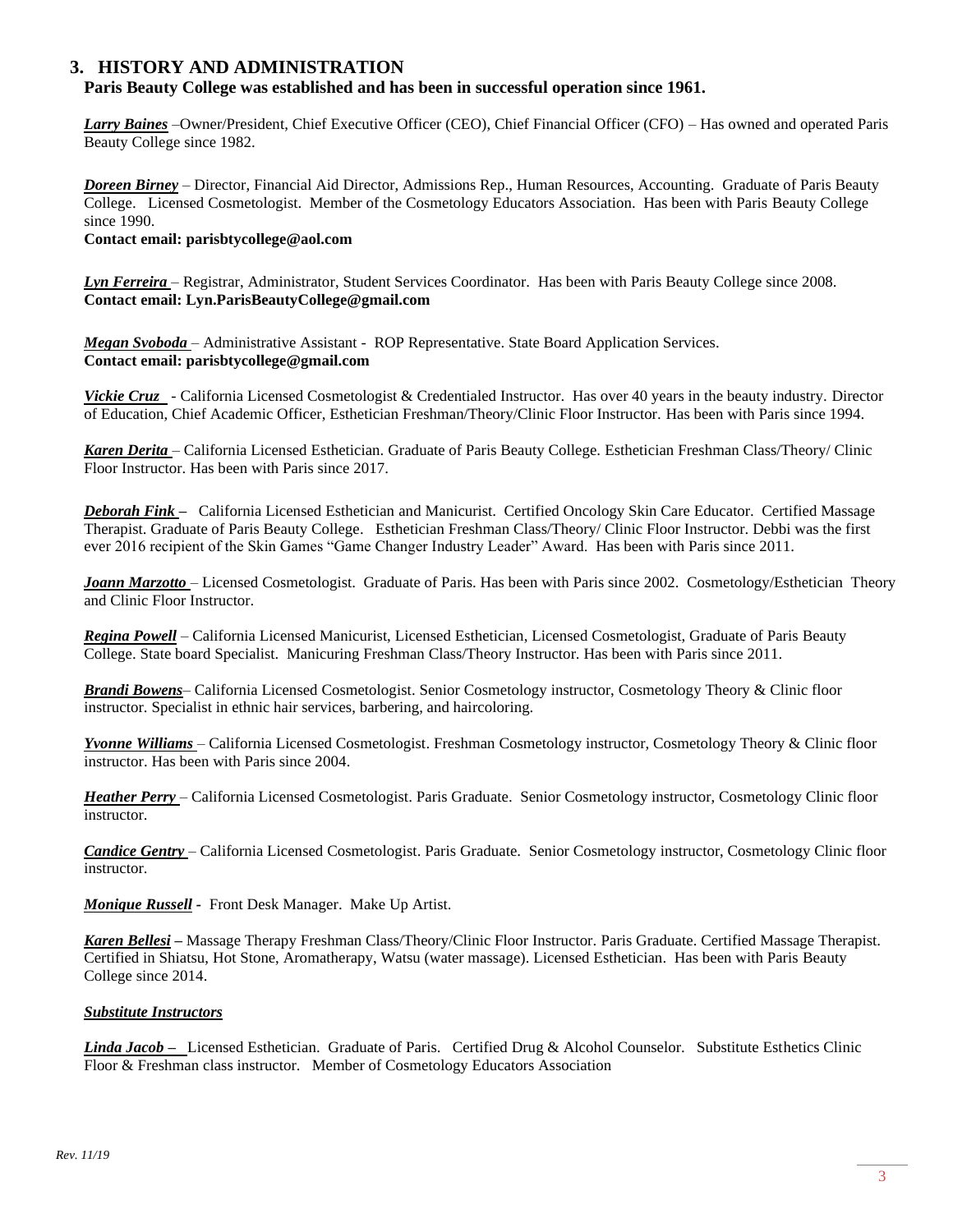#### **4. DESCRIPTION OF SPACE, FACILITIES, AND EQUIPMENT**

**Paris Beauty College** is located at 1655 Willow Pass Road in Concord, Ca in the Park n Shop Center. We occupy a floor space of approximately 7,882 square feet which is divided into retail and reception areas, offices, dispensary, theory & practical classrooms, clinic floor, student break area, and male  $\&$  female restrooms. Styling stations, shampoo bowls, manicuring table, pedicuring chairs, make up & eyebrow bar, portable & stationary dryers, massage and facial beds, steamers, magnifying lamps, multifunction & galvanic machines, and numerous other advanced equipment is furnished for the benefit of the Students.

Educational classroom equipment consists of TVs, VCR/DVD players & overhead projectors. Students are given their book set including textbook, workbook, exam review book, and an online book program that includes videos, definitions, and online exams. We provide industry magazines and books that are in the various classrooms throughout the building which students have access to at all times. Our school provides internet access to all students. We have a projector, large screen tv and lap top computer, so all are able to get resources via the internet when required. All students are required to purchase a kit from Paris Beauty College, which consists of all equipment necessary to complete his/her course. Facilities for the handicapped can be discussed with the College prior to enrollment.

#### **5. HOUSING**

Paris Beauty College does not have on-campus dormitory housing. While the institution has no responsibility to find or assist students in finding housing, approximate rental fees for one-bedroom and two-bedroom apartments can be found between \$1200 and \$1700 per month.

#### **B. LEGAL NOTICES, POLICIES, DISCLOSURES AND CERTIFICATIONS**

Additional disclosures including Campus Security Policy and Campus Crime Statistics Act (Clery Act), are posted on our website at ParisBeautyCollege.com/Consumer\_Disclosures. A paper copy will be made available upon request. "Paris Beauty College does not recruit students attending or admitted to another school."

#### **1. NOTICE OF STUDENTS RIGHTS/CANCELLATION**

As a student of Paris Beauty College, you have certain legal rights:

You may cancel this contract for the School, without any penalty or obligation, within seven (7) calendar days from the date of signing your enrollment agreement or by completion of your first day of class, whichever is later. If you cancel, any payment you have made and any negotiable instrument signed by you will be returned to you within 30 days following the schools receipt of your signed, dated, written cancellation notice. But, if the school gave you any equipment and you were charged for it, you must return it, unused, within 30 days of the date you signed a cancellation notice. If you do not return the equipment within the 30 day period, the school may keep an amount of what you paid that equals the price of the equipment written in the contract. The School is required to refund any amount over that as provided above, and you may keep the equipment.

To cancel the contract for training with the School, mail or deliver a written, signed and dated copy of your cancellation notice to the school office, ATTENTION: Administration Office. After the end of the cancellation period, you also have the right to stop school at any time, and you have the right to receive a refund for the part of the course not taken. Your refund rights are described in the contract. If you have lost your contract, ask the school for a description of the refund policy.

#### **2. GRIEVANCE POLICY**

In accordance with the institution's mission statement, the school will make every attempt to resolve any student complaint that is not frivolous or without merit. Evidence of final resolution of all complaints will be retained in school files in order to determine the frequency, nature, and patterns of complaints for the institution. The following procedure outlines the specific steps of the complaint process.

- 1. The student should register the complaint in writing on the designated form provided by the institution within 60 days of the date that the act which is the subject of the grievance occurred.
- 2. The complaint form will be given to the school Director.
- 3. The complaint will be reviewed by management and a response will be sent in writing to the student within 30 days of receiving the complaint. The initial response may not provide for final resolution of the problem but will notify the student of continued investigation and/or actions being taken regarding the complaint.
- 4. If the complaint is of such nature that it cannot be resolved by the management, it will be referred to an appropriate agency if applicable.
- 5. Depending on the extent and nature of the complaint, interviews with appropriate staff and other students may be necessary to reach a final resolution of the complaint.
- 6. Students are advised to go through the institution's internal complaint process before submitting the complaint to the school's accrediting agency, if applicable.

Any questions a student may have regarding this catalog that have not been satisfactorily answered by the institution may be directed to: The Bureau for Private Postsecondary Education, 2535 Capitol Oaks Drive Suite 400, Sacramento, CA 95833, PO Box 980818 West Sacramento, CA 95798-0818. Web site Address: www.bppe.ca.gov Telephone and Fax #'s: (888) 370-7589 or by fax (916) 263-1897, (916) 431-6959 or by fax (916) 263-1897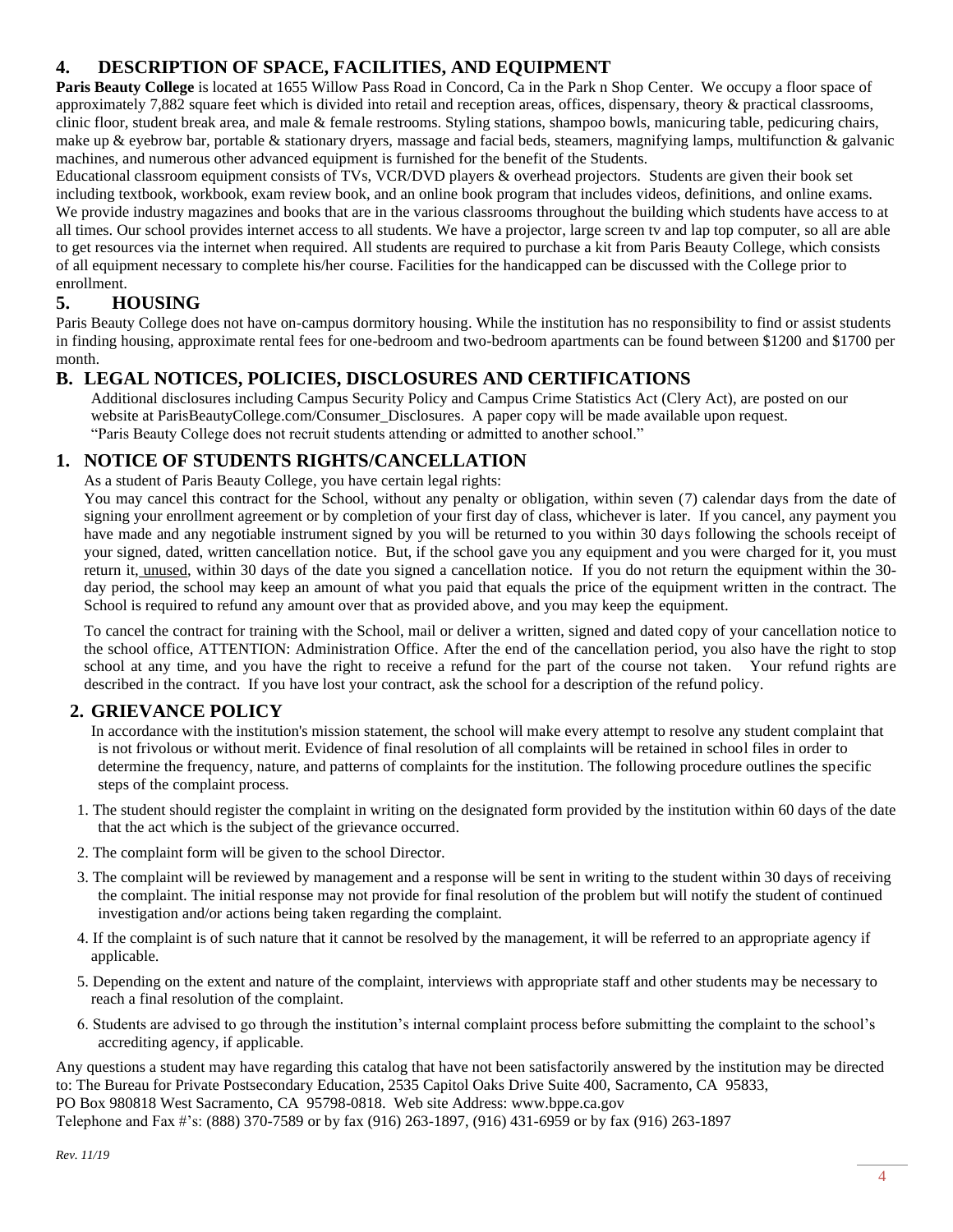#### **3.NON-DISCRIMINATION POLICY**

The **Paris Beauty College** does not discriminate in its employment, admission, instruction, counseling, or graduation policies on the basis of sex, color, age, race, national or ethnic origin, creed, religion, or handicaps that would not preclude employment within their selected program area nor do we recruit students already attending or admitted to another school offering similar programs of study.

#### **4. STUDENTS RECORDS POLICY FAMILY EDUCATIONAL RIGHTS AND PRIVACY ACT (FERPA)**

The Federal Right of Privacy Act enables all Students to review their academic records, including grades, attendance, and counseling reports. Student's records are confidential and only such agencies or individuals authorized by law, such as state and federal agencies and accrediting agencies, are allowed access without written permission of the student. Also, parents/and or legal guardians of a dependent minor student have access to the student's file. These rights transfer to the student when he or she reaches the age of 18 or attends a school beyond the high school level. A student may authorize certain individuals, organizations, or class of parties (such as potential employers) to gain access to certain information in their files by signing a date specific release form.

State law requires the school to maintain these records for not less than five years. Transcripts are maintained indefinitely. Students may request a review of their records by writing the Director of the School. All such reviews will be scheduled during regular school hours under appropriate supervision. The full version of the Family Educational Rights and Privacy Act is listed on our website at [www.parisbeautycollege.com](http://www.parisbeautycollege.com/) under useful links.

#### **5. STUDENT TUITION RECOVER FUND STATEMENT**

You must pay the state-imposed assessment for the Student Tuition Recovery Fund (STRF) if all of the following applies to you:

1. You are a student in an educational program, who is a California resident, or are enrolled in a residency program, and prepay all or part of your tuition either by cash, guaranteed student loans, or personal loans, and

2. Your total charges are not paid by any third-party payer such as an employer, government program or other payer unless you have a separate agreement to repay the third party.

You are not eligible for protection from the STRF and you are not required to pay the STRF assessment if either of the following applies:

1. You are not a California resident, or are not enrolled in a residency program, or

2. Your total charges are paid by a third party, such as an employer, government program or other payer, and you have no separate agreement to repay the third party.

The State of California created the Student Tuition Recovery Fund (STRF) to relieve or mitigate economic losses suffered by students in educational programs who are California residents, or are enrolled in a residency program attending certain schools regulated by the Bureau for Private Postsecondary and Vocational Education.

You may be eligible for STRF if you are a California resident or are enrolled in a residency program, prepaid tuition, paid the STRF assessment, and suffered an economic loss as a result of any of the following:

- 1. The school closed before the course of instruction was completed.
- 2. The school's failure to pay refunds or charges on behalf of the student to a third party for license fees or any other purpose, or to provide equipment or materials for which a charge was collected within 180 days before the closure of the school.
- 3. The school's failure to pay or reimburse loan proceeds under federally guaranteed student loan program as required by law or to pay or reimburse proceeds received by the school prior to closure in excess of tuition and other costs.
- 4. There was a material failure to comply with the Act of this Division within 30 days before the school closed or, if the material failure began earlier than 30 days prior to closure, the period determined by the Bureau.
- 5. An inability after diligent efforts to prosecute, prove, and collect on a judgment against the institution for a violation of the Act. However, no claim can be paid to any student without a social security number or a taxpayer identification number.

Each qualifying institution shall collect a non-refundable assessment of zero cents (\$.00) per one thousand dollars (\$1,000) of institutional charges, rounded to the nearest thousand dollars, from each student in an educational program who is a California resident or is enrolled in a residency program. For institutional charges of \$1,000 or less, the assessment is \$.00. Unless a student has a separate agreement to repay the third party, a student whose costs are paid to the institution by a third-party payer shall not pay the STRF assessment to the qualifying institution.

It is important that you keep copies of the enrollment agreement, financial aid papers, receipts, and any other information that documents the moneys paid to the school. Questions regarding the STRF may be directed to the Bureau for Private Postsecondary & Education, PO Box 980818 West Sacramento, CA 95798-0818, (888) 370-7589.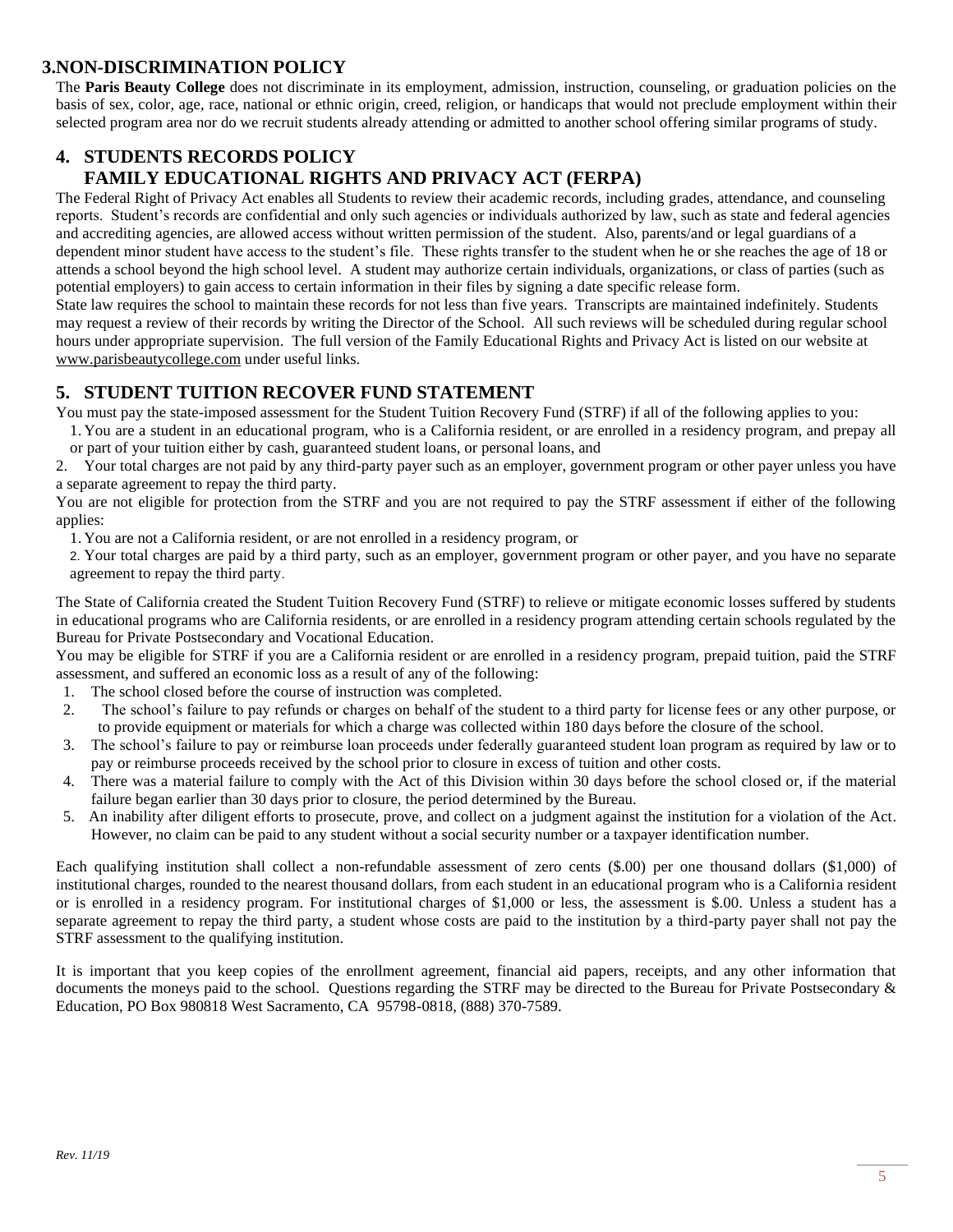#### **C. ADMISSION REQUIREMENTS/ACADEMIC PROGRESS**

#### **1. ADMISSION POLICYS**

 *A student enrolling in Paris Beauty College must be or have one of the following:*

- a. High school diploma, a GED certificate, an official transcript of secondary school completion, a state certification of homeschool completion or a translated document showing completion of high school education in a country outside of the United States. Translation and verification must be conducted by an outside agency that is qualified to translate documents into English and confirm the academic equivalence to a U.S. High School diploma.
- b. A person who is above the age of compulsory school attendance in the State of California who has the ability to benefit from the training offered. Ability to benefit is determined by passing the Wonderlic Basic Skills Test (WBST) Verbal Forms VS-1 or VS-2; and Quantitative Forms QS-1 or QS-2 with a passing score of 200 or higher.
- c. High School Student, enrolling under a training agreement with the ROP program, must meet all admission requirements set forth by that agency.
- d. California law requirements for admission: Applicant must be at least 16 years of age. Applicants in the Massage Therapy program must be 18 years or older

#### **2. RE ENROLLMENT POLICY & TRANSFERABILITY OF CREDITS**

Upon approval from the school administrator, Paris Beauty College may accept transfer students into our school with the following minimum required hours remaining of your program. Cosmetology students - 600 hours. Manicuring students - 300 hours, Esthetician students - 400 hours, and Massage Therapist students – 400 remaining hours. Students who have voluntarily withdrawn from Paris Beauty College may return and have complete transfer of all hours from prior Paris Beauty College attendance. Re enrollment is subject to a \$200.00 application fee and space eligibility. Paris Beauty College does not charge a fee for assessing or transferring credits. Students will enter in the same progress status as when they left their program. Paris Beauty College does not offer a brush up course.

#### *NOTICE CONCERNING TRANSFERABILITY OF CREDITS AND CREDENTIALS EARNED AT OUR INSTITUTION*

The transferability of credits you earn at Paris Beauty College is at the complete discretion of an institution to which you may seek to transfer. Acceptance of the certificate that you earn in Cosmetology, Esthetician, Manicuring or Massage Therapy is also at the complete discretion of the institution to which you seek to transfer. If the certificate that you earn at this institution is not accepted at the institution to which you seek to transfer, you may be required to repeat some of all of your coursework at that institution. For this reason, you should make sure that your attendance at this institution will meet your educational goals. This may include contacting an institution to which you may seek to transfer after attending Paris Beauty College to determine if your hours/credits will transfer.

#### **3 GRADUATION REQUIREMENTS / LICENSING REQUIREMENTS**

Graduation eligibility and to receive a diploma requires successful completion of the required hours and curriculum as prescribed by the Board of Barbering & Cosmetology and the completion and passing of the school's mock state board exam. Student must pass all required tests with 75% or higher. Paris Beauty College graduates may continue to attend a state board prep class after graduation in order to support you passing your state board exam successfully. If applicable, upon a student's graduation from his or her course of instruction, the student may apply to take the State licensing exam. The school administrator will aid in helping the student fill out all required forms. The student is required to pay all fees associated with the state exam. The Board of Barbering & Cosmetology has three testing facilities; one in Fairfield and two in Los Angeles. Individuals who have been convicted of a crime can still apply to take the examination. The Board will request documents relating to your conviction be included with you[r Examination Application.](http://www.barbercosmo.ca.gov/forms_pubs/index.shtml#exam) These are reviewed and evaluated on a case-by-case basis. Some of the factors that are considered consist of the following: the length of time since the conviction, the nature of the conviction, Evidence of rehabilitation since the conviction, whether the crime (or act) is substantially related to the qualification, functions, or duties of the licensee. If you have any further questions, please call the Enforcement Unit at (916) 574-7574.

Students taking the Massage Therapy program will be eligible for graduation upon completion of the course requirements set forth by the California Massage Therapy Council and Paris Beauty College by completing 650 hours and having passed their final exam and all required tests at 75% or higher. Students will then be eligible to apply for their Certification from the California Massage Therapy Council.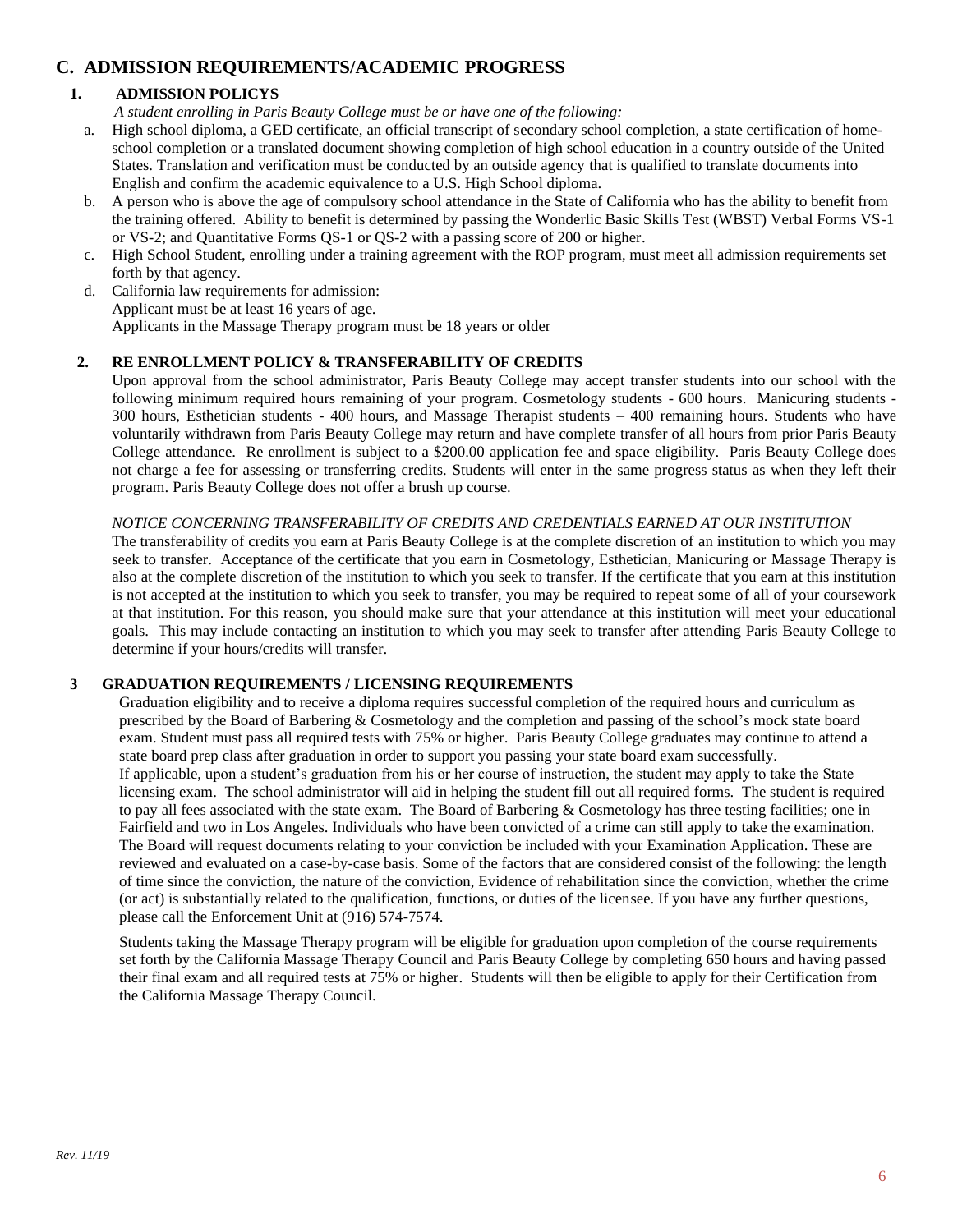#### **4 SATISFACTORY ACADEMIC PROGRESS POLICY**

The Higher Education Act mandates that institutions of higher education establish minimum of "Satisfactory Academic Progress" for Students. Paris Beauty College applies these standards to all Students consistently, regardless of whether or not they are financial aid recipients. This policy is printed in the school catalog to assure that all students receive a copy prior to starting classes.

Students must demonstrate satisfactory academic progress toward completing their programs by meeting Paris Beauty College's established standards. Satisfactory academic progress is a measure of students' qualitative (academics) and quantitative (attendance) progress as defined below. Evaluations take place as follows:

#### **Manicuring Course at mid point and end of course, (200 and 400 actual hours)**

**Esthetician Course at mid point and end of course, (300 and 600 actual hours)**

**Massage Therapy Program at mid-point and end of course, (325 and 650 actual hours)**

**Cosmetology Course at mid point and at end of academic year, (450, 900, 1250, and 1600 actual hours) (An academic year is a minimum of 30 weeks and 900 clock actual hours)**

#### **Transfer Students at midpoint of the contracted hours or the established evaluation periods, whichever comes first.**

Registrar will notify students when evaluation report is completed. Report will be reviewed with student and copies will be make available.

#### **5 GRADING PROCEDURES**

*Quantitative Evaluation (ATTENDANCE)***:** Students are expected to complete their program in 150 percent of the normal timeframe established for completion. Evaluations are based on the cumulative attendance percentage. Attendance percentage is determined by dividing the total hours accrued by the total number of hours scheduled. Therefore, at each evaluation period, the school will determine if the student has maintained at least 75 % cumulative attendance since the beginning of the course which indicates that, given the same attendance rate, the student will graduate within the maximum time frame allowed and the student will be deemed making satisfactory progress. When a student hits an evaluation point, he/she will be notified. The results of the evaluation will be reviewed with the student.

#### **6 MAXIMUM TIME FRAME**

All Students must complete their program within a specified time frame. Course completion cannot exceed one and one half times the course length. (See chart below). The time used during an authorized leave of absence is not included in Program Time Frame, and adjustments will be made to reflect extended time frame, so as not to penalize students for an approved leave of absence. The Student will return to same status after leave as existed at beginning of leave (satisfactory, probation, or unsatisfactory). A leave of absence extends the student's contract period and the maximum time frame by the same number of days taken in the leave of absence. Other interruptions of attendance will have to be considered by Director to determine extenuating circumstances. All decisions by Director are final. Students who have not completed the course within the maximum timeframe may continue as a student at the institution on a cash pay basis.

**The maximum time allowed (which does not exceed one and one half times the course length) for students to complete each course and be considered making satisfactory progress is stated below:**

|                        |                 |                  | MINIMUM TIME FRAME |     |              | MAX TIME ALLOWED SCHEDULED HRS. |
|------------------------|-----------------|------------------|--------------------|-----|--------------|---------------------------------|
| <b>MANICURING</b>      | @ 40 hrs/week   | <b>FULL TIME</b> | 10 WEEKS           | 15  | <b>WEEKS</b> | 600                             |
| 400 hours total        | @ 20 hrs/week   | PART TIME        | 20 WEEKS           | 30  | <b>WEEKS</b> | 600                             |
| <b>COSMETOLOGY</b>     | @ 40 hrs/week   | FULL TIME        | 40 WEEKS           | 60  | <b>WEEKS</b> | 2400                            |
| 1600 hours total       | @ 20 hrs/week   | PART TIME        | 80 WEEKS           | 120 | <b>WEEKS</b> | 2400                            |
| <b>ESTHETICIAN</b>     | @ 40 hrs. week  | <b>FULL TIME</b> | 15 WEEKS           | 23  | <b>WEEKS</b> | 900                             |
| 600 hours total        | @ 20 hrs/week   | <b>PART TIME</b> | 30 WEEKS           | 45  | <b>WEEKS</b> | 900                             |
| <b>MASSAGE THERAPY</b> | $@$ 40 hrs/week | FULL TIME        | <b>WEEKS</b>       | 25  | <b>WEEKS</b> | 975                             |
| 650 hours total        | @ 20 hrs/week   | <b>PART TIME</b> | <b>WEEKS</b><br>33 | 49  | <b>WEEKS</b> | 975                             |

The maximum time allowed for transfer students who need less than the full course requirements will be determined based on 75% of the schedule hours. Transfer hours from another institution that are accepted toward the student's educational program are counted as both attempted and completed hours for the purpose of determining when the allowable maximum time-frame has been exhausted. SAP evaluation periods are based on actual contracted at the institution.

*Qualitative Evaluation (ACADEMIC)*: Students are expected to maintain a 75% cumulative grade point average (CGPA) of their combined practical and written grades in order to be deemed making satisfactory academic progress during an evaluation period.

At least two comprehensive practical and written skills exams will be conducted during the course of study. The first written and practical skills exam will be taken at the student's completion of the freshman level. All students must pass this level before continuing on. If a student fails the freshman final exam, he/she will be allowed to repeat the class. The student's second comprehensive written and practical exam is the mandatory baby board exam (also known as a mock state board exam). These exams must be taken sometime between the students half way point and the completion of their course. The baby board exams can be taken as many times as the student wants but must be taken and passed at least once in order for the student to receive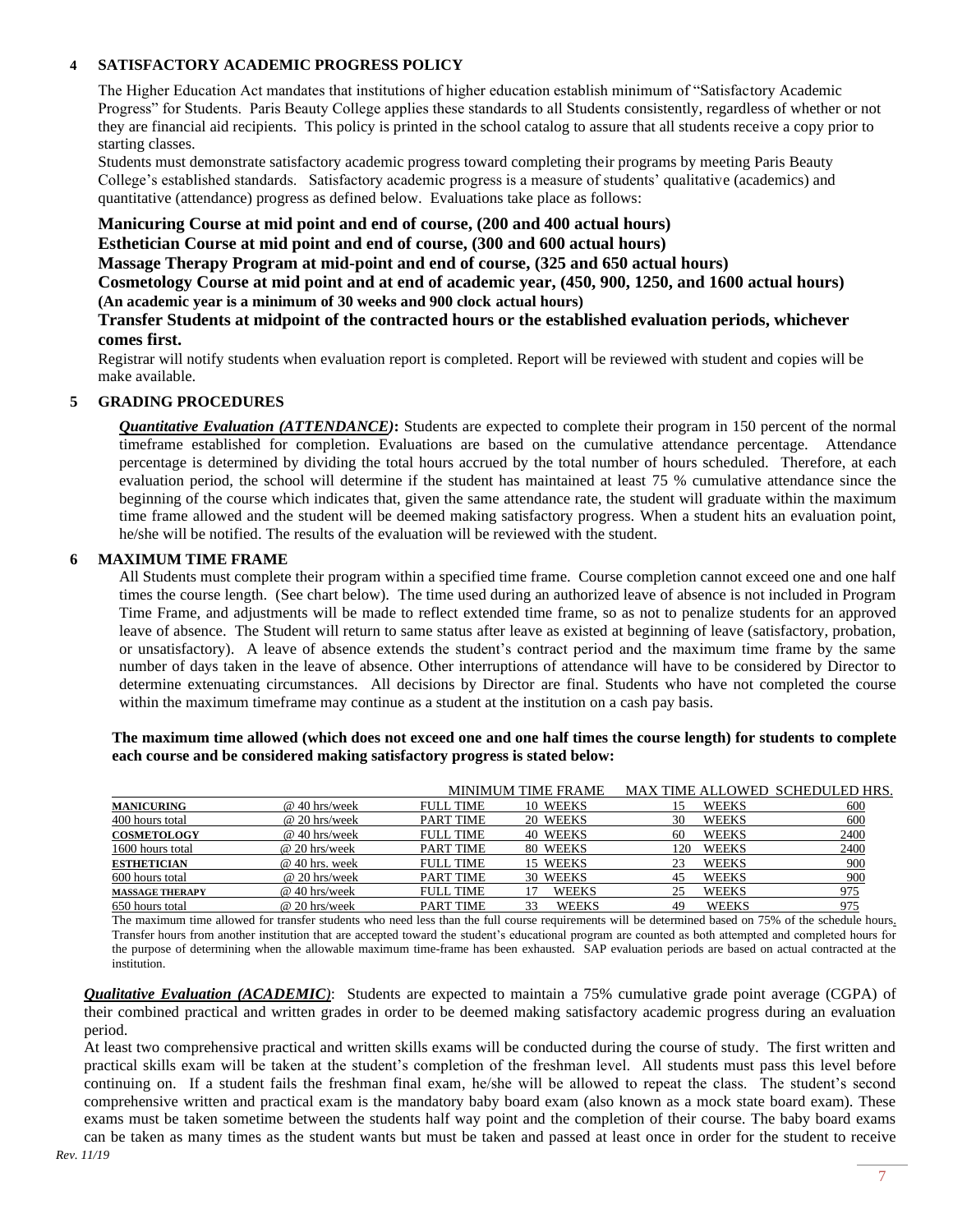his/her diploma. Practical skills are evaluated according to the procedures set forth by the Board of Barbering and Cosmetology and evaluation criteria adopted by the Paris Beauty College. Theory class will require written exams to be taken in each of the chapters of study as set for by guidelines from the California Board of Barbering and Cosmetology and Paris Beauty College. Students must makeup failed or missed tests and incomplete assignments. Numerical and Letter grades are considered according to the following scale.

| $90\% - 100\%$ | $=$ $-$ | A Excellent                        |
|----------------|---------|------------------------------------|
| $80\% - 89\%$  | $=$     | B Very Good                        |
| 70% - 79%      | $=$     | C Satisfactory                     |
| $60\% - 69\%$  | $=$     | D Below Standards – Unsatisfactory |
| $0\% - 59\%$   | $=$     | F Below Standards – Unsatisfactory |
|                |         |                                    |

Due to varied capabilities of individual Students, some may progress from one level of training to another at a more rapid rate. However, all Students will be required to satisfactorily complete all subjects prior to graduation unless credit has been allowed for previous training or experience in a particular subject area.

#### **DETERMINATION OF PROGRESS**

Students meeting the minimum 75% requirement for academics and 75% attendance at the scheduled evaluation point are considered to be making SATISFACTORY ACADEMIC PROGRESS until the next scheduled evaluation. In order for a student to be making satisfactory academic progress as of course midpoint, the student must meet 75% in both attendance and 75% academic requirements on at least one evaluation by midpoint in the course. When calculating attendance, a leave of absence will extent a student's contract end period and maximum time frame by the same number of days taken in the leave of absence. The frequency of evaluations ensures that students have ample opportunity to meet both the attendance and academic progress requirements of at least one evaluation by midpoint in the course. Registrar will notify students when an evaluation report is complete. Report will be reviewed with student and copies will be available upon request.

#### **7 WARNING POLICY**

Students who fail to meet minimum requirements for attendance or academic progress are placed on warning and considered to be making satisfactory academic progress while during the warning period. The student will be advised in writing on the actions required to attain satisfactory academic progress by the next evaluation. If at the end of the warning period, the student has still not met both the attendance and academic requirements, he/she may be placed on probation.

#### **8 PROBATION POLICY**

Students who fail to meet minimum requirements for attendance or academic progress after the warning period will be placed on probation and considered to be making satisfactory academic progress while during the probationary period, if the student appeals the decision, and prevails upon appeal. Additionally, only students who have the ability to meet the Satisfactory Academic Progress Policy standards by the end of the evaluation period may be placed on probation. Students placed on an academic plan must be able to meet requirements set forth in the academic plan by the end of the next evaluation period. Students who are progressing according to their specific academic plan will be considered making Satisfactory Academic Progress. The student will be advised in writing of the actions required to attain satisfactory academic progress by the next evaluation. If at the end of the probationary period, the student has still not met both the attendance and academic requirements required for satisfactory academic progress or by the academic plan, he/she will be determined as NOT making satisfactory academic progress and, may be dropped from their program.

#### 9 **RE-ESTABLISHMENT OF SATISFACTORY ACADEMIC PROGRESS & REINSTATEMENT OF FINANCIAL ELIGIBILITY**

Students who have lost eligibility for financial aid may re-establish by meeting their minimum academic and attendance average, by the end of the probation period. If after this period, Student is still in unsatisfactory progress, they may be dropped from the course of study at the discretion of the Director.

In case of extenuating circumstances, special arrangements may be made with school officials. These will be handled on an individual basis. The probation period and reinstatement period applies to all Students. Those Students dropped for unsatisfactory progress will have to wait 60 days before being allowed to reapply for enrollment. If accepted after the 60 days, student will re-enter under the same satisfactory academic progress status as in place at the time student left.

#### **10 ACADEMIC REVIEW PROCEDURES AND APPEAL PROCESS**

If a student is determined to not be making satisfactory academic progress, the student may appeal the determination within ten calendar days. Reasons for which students may appeal a negative progress determination include death of a relative, an injury or illness of the student, or any other allowable special or mitigating circumstance. The student may submit a written or verbal appeal to the school describing why they failed to meet satisfactory academic progress standards, along with supporting documentation of the reasons why the determination should be reversed. This information should include what has changed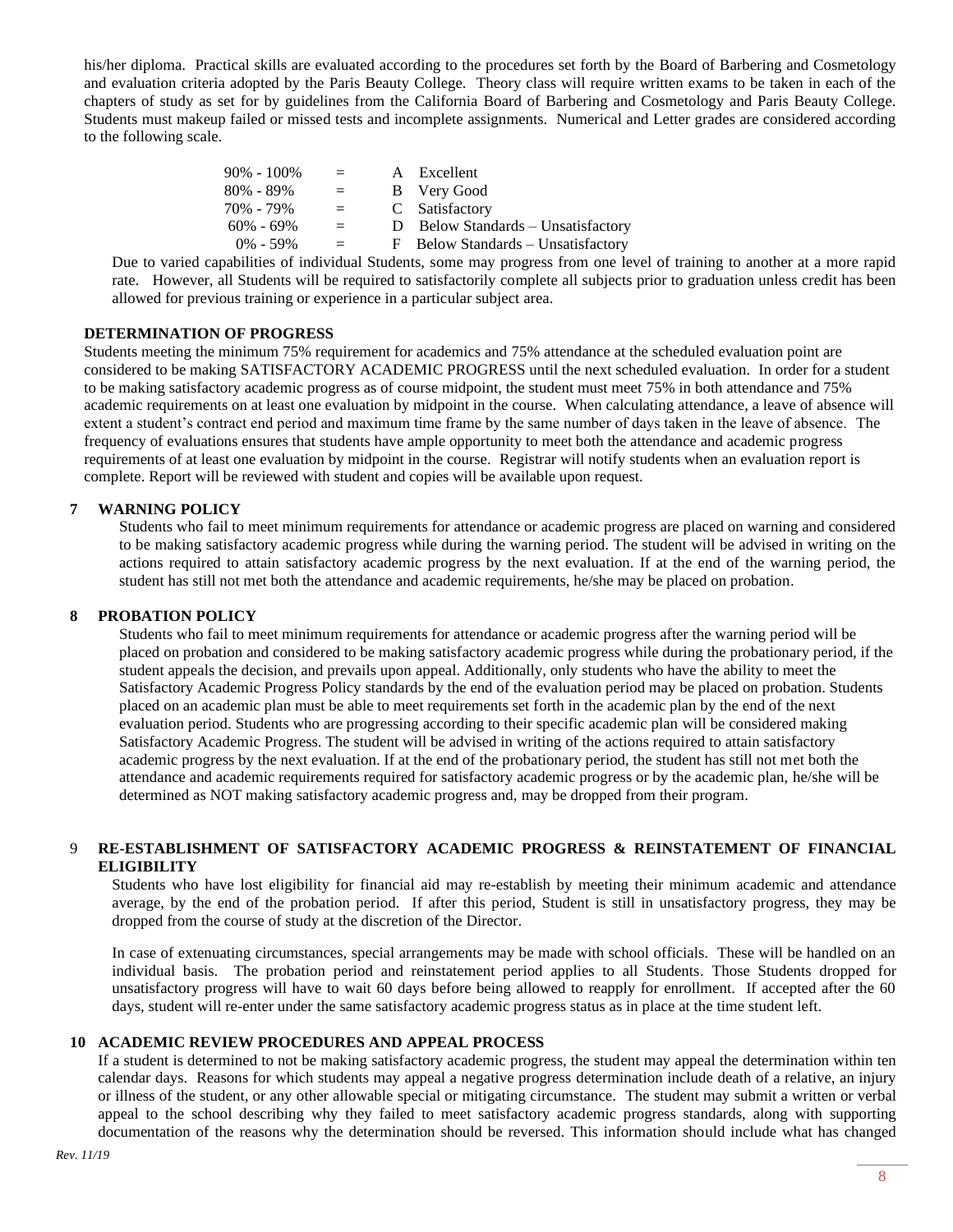about the student's situation that will allow them to achieve Satisfactory Academic Progress by the next evaluation point. Appeal documents will be reviewed and a decision will be made and reported to the student within 30 calendar days. The appeal and decision documents will be retained in the student file. If the student prevails upon appeal, the satisfactory academic progress determination will be reversed and federal financial aid will be reinstated, if applicable.

#### **11 NON CREDIT REMEDIAL COURSES**

Non-credit remedial, course incompletes, and repetition courses do not apply to this institution. Therefore, these items have no effect upon the school's satisfactory progress standards.

#### **12 GRADING FOR HIGH SCHOOL STUDENTS ENROLLED THROUGH THE ROP PROGRAM**

High school students, whose enrollment is with ROP, have specific evaluation periods determined by the student's high school. ROP students are still required to maintain a 75% cumulative grade point average to stay in the ROP program. ROP student's grades are submitted by the ROP program to the individual high schools. The student's high school report card will reflect the course grade earned for the semester period.

#### **13 MAKE-UP TIME POLICY**

Students are expected to make up missed days and exams. Students may utilize the various school schedules and classes to complete make up time and exams. All attendance make-up time will be done during normal school hours but in the Student's non-scheduled class time.

#### **14 SUSPENSION AND TERMINATION POLICY**

Suspension or termination from Paris Beauty College may happen if the Student participates in any of the following:

- a. Possession of illegal drugs or alcohol on school premises, grounds, or parking lot.
- b. Theft from Students, or of School property, or supplies.
- c. Willful destruction of School property.
- d. Insubordination
- e. Loud, boisterous behavior or foul language.
- f. Direct violation of instructors' directions, i.e. refusing a client, reassigning client to another Student or tampering with appointment books.
- g. Clocking in or out for another student. Being clocked in when not in building. Taking timecard out of building. Cheating on timecard.

#### **15 DIPLOMAS AND CERTIFICATES OF COMPLETION**

Upon satisfactory completion of the required course hours and course requirements, a diploma will be given to the student. Also a certificate of completion will be issued. This certificate will then become part of the application for examination for your State of California License. The institution may withhold official academic transcripts and diplomas if the student has not met all financial obligations.

#### **16 PLACEMENT ASSISTANCE**

Graduate's names and phone numbers are kept on file for future references upon completion of the course. Each October we hold a Job Fair which is open for all alumni to attend. When salons call to let us know they need a practitioner we immediately post it on our face book page and we may call available graduate students and they may contact the reference for further information. However, as prescribed by state law, we cannot guarantee placement as an inducement to enrollment. Therefore, the School does not guarantee graduates placement.

#### **D. TUITION AND FINANCIAL SERVICES**

The total charges for the period of attendance and the estimated schedule of total charges for the entire educational program are the same charges.

**1.**

|                                  | Cosmetology<br>1600 hours | <b>Esthetician</b><br>600 hours | <b>Manicuring</b><br>400 hours      | Massage Therapy *<br>$650$ hours $-$<br>currently not offered |
|----------------------------------|---------------------------|---------------------------------|-------------------------------------|---------------------------------------------------------------|
| Tuition                          | \$14400.00                | \$6450.00                       | \$3,000.00                          | \$6,500.00                                                    |
| Application Fee **               | 200.00<br>S               | 200.00<br>S.                    | 200.00<br>\$.                       | 200.00<br>\$                                                  |
| <b>Equipment Fees</b><br>$**(1)$ | \$1, 525.00               | \$1,525.00                      | 1125.00<br>\$                       |                                                               |
| STRF Fee <sup>**</sup>           | \$<br>0.00                | \$<br>0.00                      | \$<br>0.00                          | 0.00<br>S                                                     |
| <b>Total Cost</b>                | \$16125.00                | \$8,175.00                      | \$4,325.00                          | \$6,700.00                                                    |
| **Non Refundable                 |                           |                                 | * MASSAGE THERAPY (CMT) – 650 HOURS |                                                               |

**(1) Equipment fees include books, kit and uniform**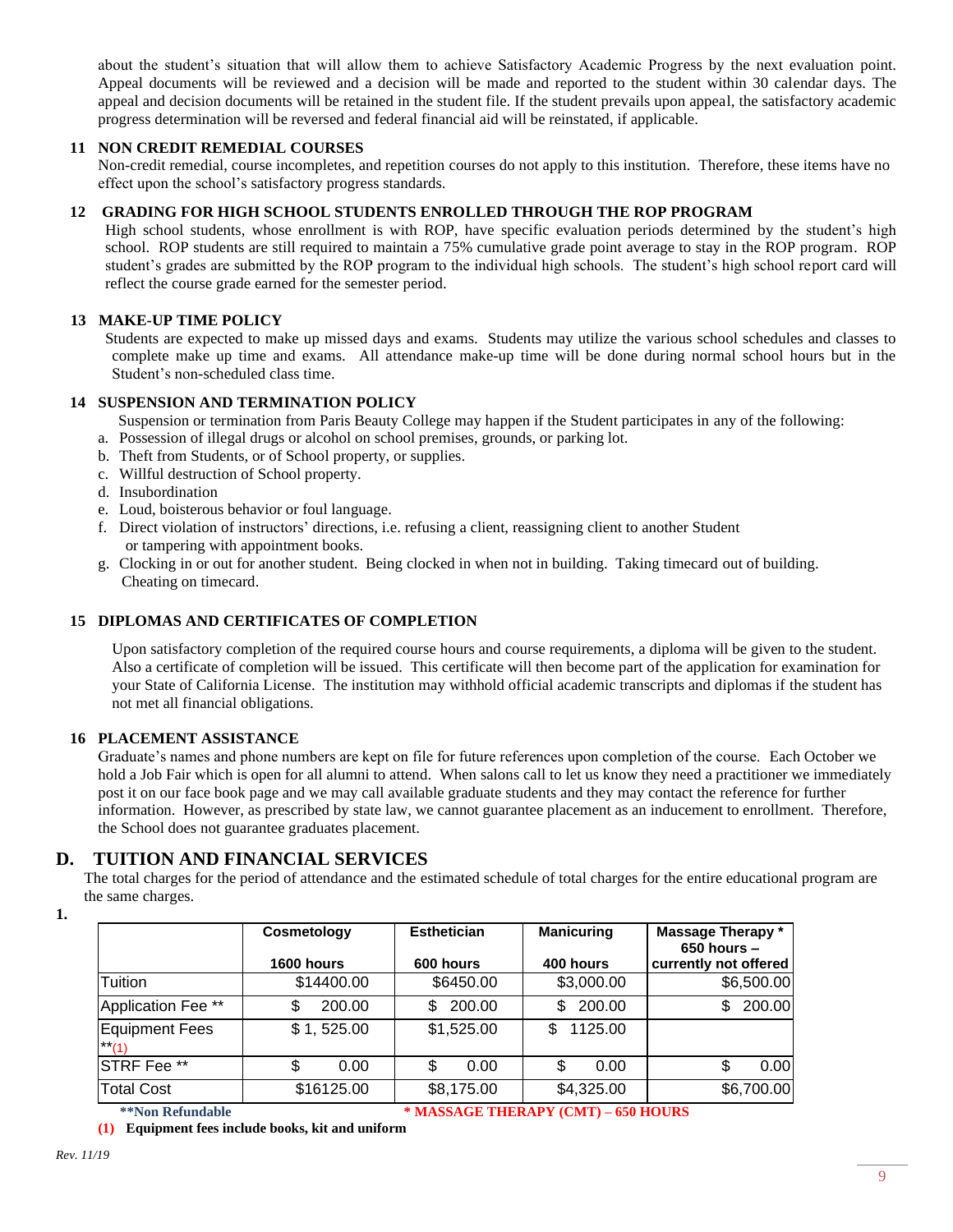#### **2. EXTRA INSTRUCTIONAL CHARGES POLICY**

Each course has been scheduled for completion within an allotted time frame. A grace period of approximately 10% has been added to the calculated completion date for each program. It is not realistic to expect to receive an education for free. The school has reserved space, equipment, and licensed instructors for each student and course. If a student does not graduate within the contract period, additional training will be billed at the rate of \$800 per month, or any part thereof, payable in advance, until graduation. Students will not be allowed to clock in until applicable monthly payments are made.

#### **3. METHOD OF CASH PAYING (PRIVATE)**

Cash, money order, cashier's check, credit card payments are accepted.

**Cosmetology** students must pay a nonrefundable \$200.00 application fee and the kit fee in full on the day of registration. The remainder of the tuition may be paid in (10) ten equal monthly installments.

**Esthetician** students must pay a nonrefundable \$200.00 application fee & the kit fee in full on the day of registration. The remainder of the tuition may be paid in (4) four equal monthly installments.

**Manicuring** students must pay a nonrefundable \$200.00 application fee & the kit fee in full on the day of registration. The remainder of the tuition may be paid in (3) three equal monthly installments.

**Massage Therapy** students must pay a nonrefundable \$200.00 application fee on the day of registration. The remainder of the tuition may be paid in (8) eight equal monthly installments.

 **NOTE: All nonrefundable equipment charges are due at the time of enrollment.**

#### **THE COLLEGE RESERVES THE RIGHT TO CHANGE THE TUITION AND FEES WHEN DEEMED NECESSARY. CHANGE WILL NOT AFFECT CURRENTLY ENROLLED STUDENTS.**

Books, Kits, and Accessories: Except for Regional Occupational Program Students, all books and school kit supplies are included as part of the Student's tuition and supplies fee. All students are required to purchase a kit from Paris Beauty College prior to enrollment.

#### **4. FINANCIAL ASSISTANCE**

Private and public agencies may be willing to provide tuition assistance for those individuals who meet the particular agency's requirements. For complete information on these programs and eligibility requirements contact the school's financial aid director during regular business hours. Paris Beauty College does not participate in Federal Student Aid Programs.

If a student obtains a loan to pay for an educational program, the student will have the responsibility to repay the full amount of the loan plus interest, less the amount of any refund.

#### **5. Other Financial Resources:**

**Regional Occupational Programs -** This program is sponsored through the Contra Costa County Office of Education. This program is for our high school students. When enrolled in ROP, & as long as you follow their requirements, they will pay for your course tuition requirement. Students are required to pay Paris for the required course kit and \$200 application fee up front. You must be at least 16 years old and have at least a 2.2 GPA, and prove good attendance. Contact Paris for more information.

**Calif. State Rehabilitation Programs –** may provide aid for vocational training, transportation, job search, placement assistance, counseling & guidance & other training services. To fill out an online application and other contact information go to[: www.rehabcahwnet.gov](http://www.rehabcahwnet.gov/) or call 925-602-3953 (Concord), (925) 754-7700 Antioch, or (510) 232-7062 (Richmond).

#### **Industry Scholarship applications can be downloaded at www.beautyschool.org**

#### **6. INSTITUTIONAL REFUND/ WITHDRAW POLICY**

**Set forth according to the State of California Private Postsecondary Education Act of 2009 Article 13 section 94919:**

- Step 1. Identify all amounts paid for instruction less cost of equipment.
- Step 2. Subtract nonrefundable deposit or Application Fee of \$200.00.
- Step 3. Apply Pro Rata refund for withdraws up to 60% of the scheduled payment period. For withdraws after the 60% scheduled payment period of enrollment, student owes 100% of course tuition.
- Step 4. Adjust for equipment, if applicable
- a) If the Institution rejects a Student for training, Student will receive 100% refund of all monies.
- b) Students may cancel their Enrollment Agreement and request a refund in writing at any time. If notice of cancellation is made through attendance at the first class session, or by the seventh day after signing the enrollment agreement, (whichever is later) the Student will be entitled to 100% refund, less a \$200.00 application fee and less kit fee if student doesn't return kit unmarked and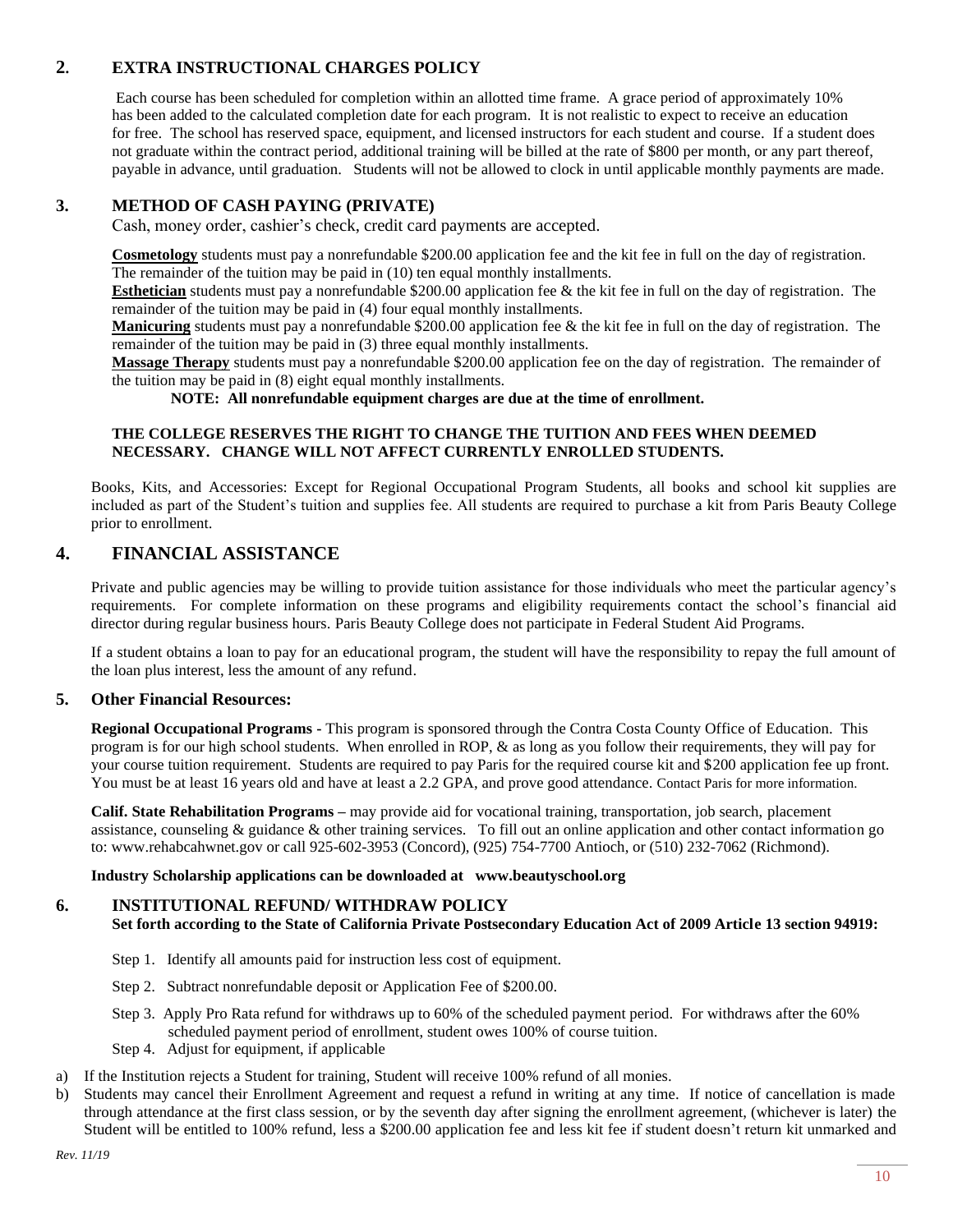unused within 30 days. Refunds owed to students will be made within 30 days. In the event the Student wishes to withdraw or is terminated after the above-mentioned time frame, Student is not entitled to a refund on books, supplies, materials, and application fees. If a school is permanently closed and is no longer offering instruction after the Student has enrolled, the Student shall be entitled to a pro-rata refund on tuition as stated above.

- c) Any sums paid to the Institution (**Paris Beauty College**) herein shall be subject to the following refund policy:
- d) If Student is of minor age, notice of termination must be made to Guarantor.
- e) The institution's Pro rata refund of moneys paid for institutional charges, will be made for students who have completed 60 percent or less of the students scheduled attendance. For withdrawals after the 60% point of the students scheduled attendance, school may retain 100% of money owed. Refunds are calculated according to the last documented date of attendance and issued within 45 days of the withdrawal notification date or the date **Paris Beauty College** determines the student is no longer enrolled, whichever is earlier.
- f) If the student has received a loan guaranteed by the federal government and the student defaults on the loan, both of the following may occur: *(Paris Beauty College does not participate in the Federal Student Loan program.)*
	- 1) The federal or state government or a loan guarantee agency may take action against the student, including applying any income tax refund to which the person is entitled to reduce the balance owed on the loan.
	- 2) The student may not be eligible for any other federal student financial aid at another institution or other government assistance until the loan is repaid.
- g) Enrollment time is defined as the time elapsed between the start date and the Student's last day of physical attendance in the School. The cancellation notices must be in writing and may be submitted by mail, hand delivered, or via fax with the effective date to be the day the school receives the notice. If submitted by U.S. mail, the cancellation is effective on the date postmarked. In cases of leave of absences, regardless of duration, the termination date is the last date of physical attendance. If a student fails to return from a scheduled leave of absence, (a leave of absence may never exceed 180 in any 12-month period) then the student will be dropped and any refunds owed will be made within 45 days from the date student should have returned. If Student fails to notify the School of withdrawal, the School must terminate the student after 14 days of consecutive absences and refund the Student within 45 days of termination. Within 30 days of the day on which the refund is made, the institution shall notify the student in writing of the date on which the refund was made, the amount of the refund, the method of calculating the refund, and the name and address of the entity to which the refund was sent.
- h) Students who withdraw or terminate prior to course completion are subject to the guidelines of the school's refund policy. The refund policy applies to tuition and fees charged in the enrollment agreement. Other miscellaneous charges the student may have incurred at institution (EG: extra kit materials, extra books, products, unreturned school property, etc.) will be calculated separately at the time of withdrawal. All fees are identified in the catalog and in the enrollment agreement.
- i) Student must pay all moneys owed for tuition, kit, supplies, and books and any outstanding misc. charges owed to institution prior to receiving school transcripts. A Proof of Training Document/Transcript forms will be issued and all required paperwork completed within 30 days. The Proof of Training/Transcript form is a document showing the number of clock hours completed. The Transcript form will show the number of theory hours and practical operations completed.
- j) If a course is canceled subsequent to a Student's enrollment, the School shall provide a refund of all moneys paid. The following Refund Chart is for example only. **Actual calculation is based on exact percentage of hours completed**. The following Refund is based on the Student having paid the entire cost of the course on the first day of class.

|                        | 10%        | 25%        | 50%       | <b>Over 60%</b> |
|------------------------|------------|------------|-----------|-----------------|
| Cosmetology            | \$12960.00 | \$10800.00 | \$7200.00 | \$0             |
| <b>Esthetician</b>     | \$5805.00  | \$4837.50  | \$3225.00 | \$0             |
| <b>Manicuring</b>      | \$2700.00  | \$2250.00  | \$1500.00 | \$0             |
| <b>Massage Therapy</b> | \$5850.00  | \$4875.00  | \$3250.00 | \$0             |

|  |  | Refund due per Course according to percentage of Course completed: |
|--|--|--------------------------------------------------------------------|
|  |  |                                                                    |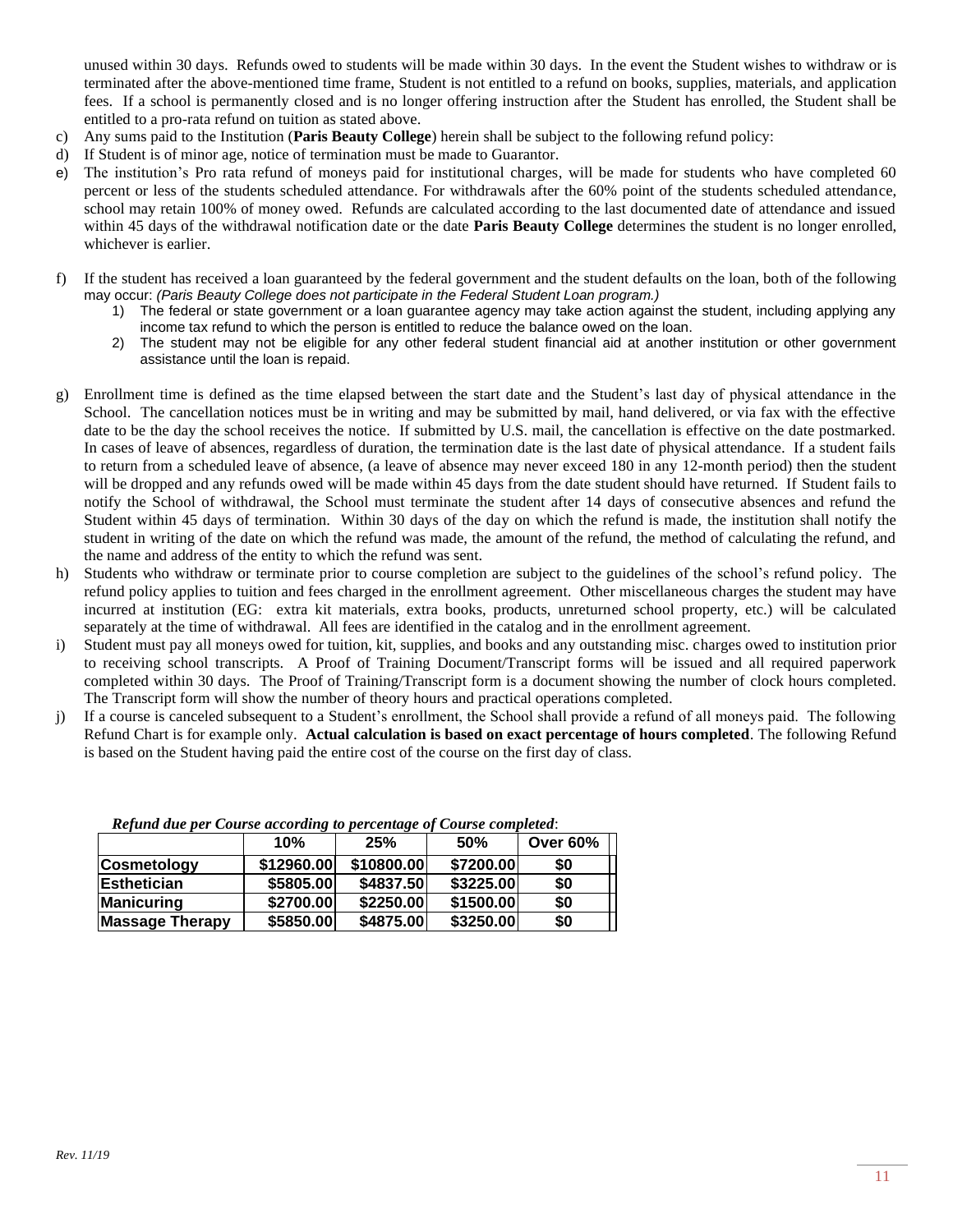#### **E. ACADEMIC POLICIES**

#### **1. STUDENT CODE OF CONDUCT POLICY**

*Paris Beauty College* expects mature and responsible behavior from Students and strives to create and maintain an environment of social, moral and intellectual excellence giving the proper respect and courtesy to his/her classmates, clients, and staff of the School. Students are required to follow defined rules of conduct and to meet certain employability standards. You are paying to learn a trade and so are the other students, therefore, we take your investment seriously and so should you.

Disruptions of class will not be tolerated at any time. *Paris Beauty College* reserves the right to terminate any student who abuses either staff or fellow classmates or interferes with normal classroom activity or clinic operations or whose work or conduct is deemed unsatisfactory.

A Student who is dismissed for misconduct will be furnished a written statement, which outlines the reason for such action. A Student dismissed for misconduct may be permitted to re-enroll and resume training provided at the discretion of the School.

#### **2. DRUG ABUSE POLICY**

The School fully supports Drug-Free Schools and Communities Act of the United States Congress. In cooperation with other agencies and organizations, we provide a program of education on the dangers of substance use and abuse. The program uses pamphlets, books, and posters describing the effects that drugs have on physical and mental health. Advising and counseling is provided when deemed necessary as well as to those who request assistance. We make available to our Students informative materials on State, Federal, and local legal sanctions against drug use. Additionally, we provide information on counseling, treatment, and rehabilitation programs in the area.

#### 3. **ATTENDANCE POLICY**

Students are expected to attend 20 to 40 hours per week, 4 to 8 hours per day, Tuesday through Saturday. Students are expected to be regular in attendance and maintain a minimum 75% cumulative attendance average grade. Absence from classes can seriously affect the Student's progress. The instructor may excuse an absence and the student can receive full credit upon completion of the prescribed work. Excessive absenteeism will be reviewed by the administration and can result in the dismissal or suspension of the Student until such time as that Student can continue in School without such absences. Student's individual schedules will be discussed during initial interviews and registration periods. The following are possible schedules & are examples only:

Part Time / 20-24 hrs. Per Week Full Time / 40 hr. Per Week 5:30-9:30 Tues. - Thurs. & Saturday 8:30- 5:00

8:30-12:30 Tues.- Fri. & Saturday 8:30-5:00  $8:30 - 5:00$  Tues. – Sat.<br>5:30-9:30 Tues. - Thurs. & Saturday 8:30-5:00  $1:00 - 9:30$  Tues. – Thurs. & 8:30-5:00 Fri. and Sat.

 All lesson assignments, which were missed during any period of absence, must be made up. Make-up work will not be permitted during regular class hours. A record of make-up work is maintained for each Student who is required to perform this type of work.

 Students are not allowed into theory class late if class has already begun. However, students can be clocked in and studying from their course textbook on the main floor and receive theory credit. Unexcused absences including absences due to tardiness may result in suspension or dismissal from school. See the Satisfactory Progress Policy statement of 75% attendance requirement. Student is required to make up any and all prescribed work or exams.

#### 4. **LEAVE OF ABSENCE POLICY, INTERRUPTIONS, COURSE INCOMPLETES, WITHDRAWALS**

**A leave of absence** is granted for legitimate emergencies and the school will assess that there is reasonable expectation that the student will return. Request must be in advance, in writing, including the reason for the request. If unforeseen circumstances prevent the student from applying in advance, the school may grant a LOA by documenting the reason for their decision and collect a written request at a later date. A leave of absences cannot exceed more than 90 days in a 12 month period. If enrollment is temporarily interrupted for a Leave of Absence, the student will return to school in the same progress status as prior to the leave of absence. Hours elapsed during a leave of absence will extend the student's contract period and maximum time frame by the same number of days taken in the leave of absence and will not be included in the student's cumulative attendance percentage calculation. Students who withdraw prior to completion of the course and wish to re-enroll will return in the same satisfactory academic progress status as at the time of withdrawal. Any Student who finds it necessary to withdraw must notify the Admissions Office promptly, in writing, of his/her intention to discontinue classes, stating his/her reasons in full. An instructor cannot dismiss students. Such dismissals are to be sanctioned only by the school administrator or director or by state or federal counselors. Students must abide by all college rules and regulations concerning unexcused absences, habitual tardiness, and use of abusive language, failure to make up work, failure to make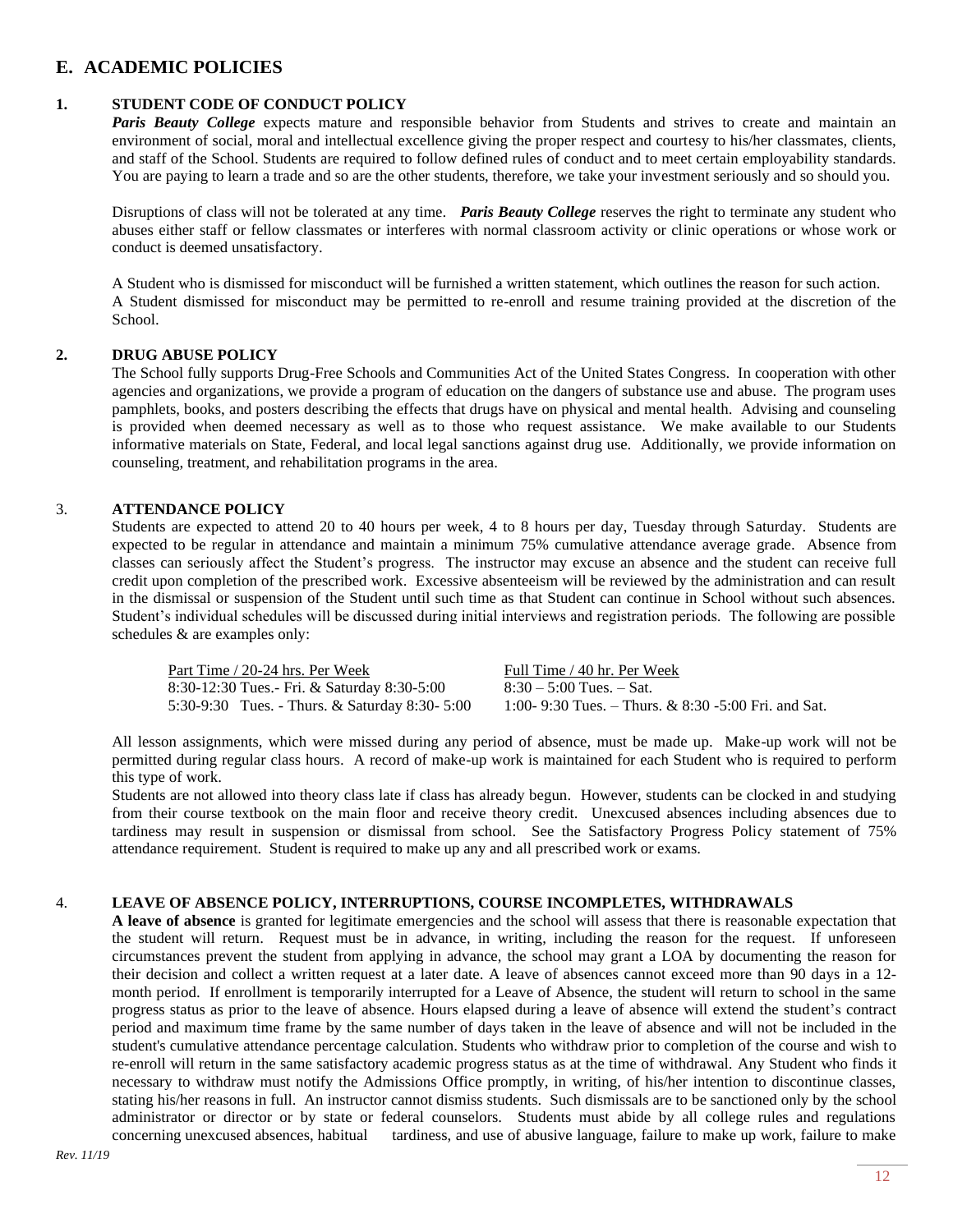tuition payments. The institution may not assess the student any additional institutional charges as a result of the LOA. A student granted a LOA that meets these criteria is not considered to have withdrawn, and no refund calculation is required at that time. At an institution that is not required to take attendance, if a student does not return to the institution at the expiration of an approved LOA (or a student takes an unapproved LOA), the student's withdrawal date is the date the student began the LOA. At an institution required to take attendance, the withdrawal date for the purpose of calculating a refund is always student's last day of attendance.

#### **5. STUDENT SERVICES**

A private office is available for Student counseling and placement, for the benefit of Students. Any Student has the right to gain access to their files with a 24-hour notice to the office administrator. Paris Beauty College observes the "FERPA Act" and will not release any information pertaining to any Student without the Student's written consent. However, if a student is a minor, then the parents or legal guardian may have access without consent of the student. Government and/or accrediting agencies do not need expressed permission from any student to view student records. One set of the student's transcripts will be provided free. Thereafter, there will be a \$35.00 charge for each additional set.

#### **6. COPY OF CATALOG FURNISHED TO STUDENT**

Prior to enrollment or request, a copy of this publication will be furnished to the Student, parent, counselor, high school or any other institution or government department.

#### **7. SCHOOL RULES AND REGULATIONS**

- a. ATTENDANCE: Students are obligated to adhere to their signed contracts and weekly attendance schedules. Saturday attendance is mandatory. Students who do not show up and do not call in, any day, are subject to suspension immediately. Any student missing more than 5 theory classes per month either from unexcused absences or tardiness may be subject to suspension or dismissal from school. Student may not be interrupted during Theory Class to serve a patron. Students are required to be in class promptly at the start of their required class time. No student may contract for more than eight (8) hours per day. No make-up time over 8 hours will be permitted without permission from the office.
- b. FINGER SCAN: To receive credit for hours earned, the student must check in and out of school by using the finger scan. "Write in's" may not be accepted. Forgetting to scan in or out may result in a \$10 charge to students account for each time missed.
- c. Students must always get permission from their instructor to leave the building during school hours. Students must clock out for any breaks more than 10 minutes. Students who leave the building, & do not clock out, are subject to suspension and or dismissal from school.
- d. UNIFORMS: Name tags will be issued by Paris and is mandatory to be worn at all times. Students must be in uniform when in school, which includes clean black Paris logo shirt and/or apron. Solid black pants are to be worn with the shirt and/or apron. Flat, rubber soled, closed toed shoes that completely cover the foot must be worn for safety. Any color is fine. No slippers or Ugg's allowed. Long sleeve or short sleeve solid black colored t-shirts may be worn under the apron. No sweatpants, tank tops or spaghetti strap tops are allowed. No Hats or Hoodies allowed. Sweatshirts or jackets must be plain black. The School officials have full discretion to determine if the Student is properly attired. Should the Student fail to dress in accordance with the required uniform, he/she will be requested to clock out and change.
- e. Rigid adherence to all State Board, Federal, ROP and Paris Beauty College school Rules and Regulations and to rules governing sanitation and sterilization pertaining to State Rules & Regulations. Personal hygiene and appropriate uniforms shall be required at all times.
- f. No visiting will be permitted on the College premises by Students not clocked in, or friends or family members who are not clients.
- g. FAMILY & FRIENDS DISCOUNTS: VIP Memberships can be issued to family or friends of the students choosing once the student has completed their freshman level of instruction. VIP Members received 50% off regular priced individual services and 30 % off regular price retail items. Only Tues., Wed., & Thurs., may the VIP discount be applied. See VIP selection guide. Immediate family only discounts of 20% off regular priced services can be applied any day once the student starts school and during student's enrollment. Discount must be taken at time of check in and is not retroactive.
- h. Only emergency calls will be accepted at the main desk. (Please acquaint friends and family with these rules.)
- i. ELECTRICAL DEVICES: Students may bring in electrical devices for use in class instruction. .No cell phone or other electrical or musical equipment may be used in any classroom or clinic area unless it is for class purposes only. Ear buds are not allowed for any reason. You must go outside of the building for personal use of cell phones or electrical devices. Phones must be on vibrate or off while in the building. All books, & media observed in School must pertain to the beauty culture or to the student's academic or attendance reporting.
- j. BREAKS & LUNCHES: Students are required to get permission from desk manager and check appointment schedule before going to lunch or for coffee breaks. Lunch breaks are 30 minutes only and must be scheduled prior to going. You must scan in and out for all breaks more than 10 minutes long including lunch breaks.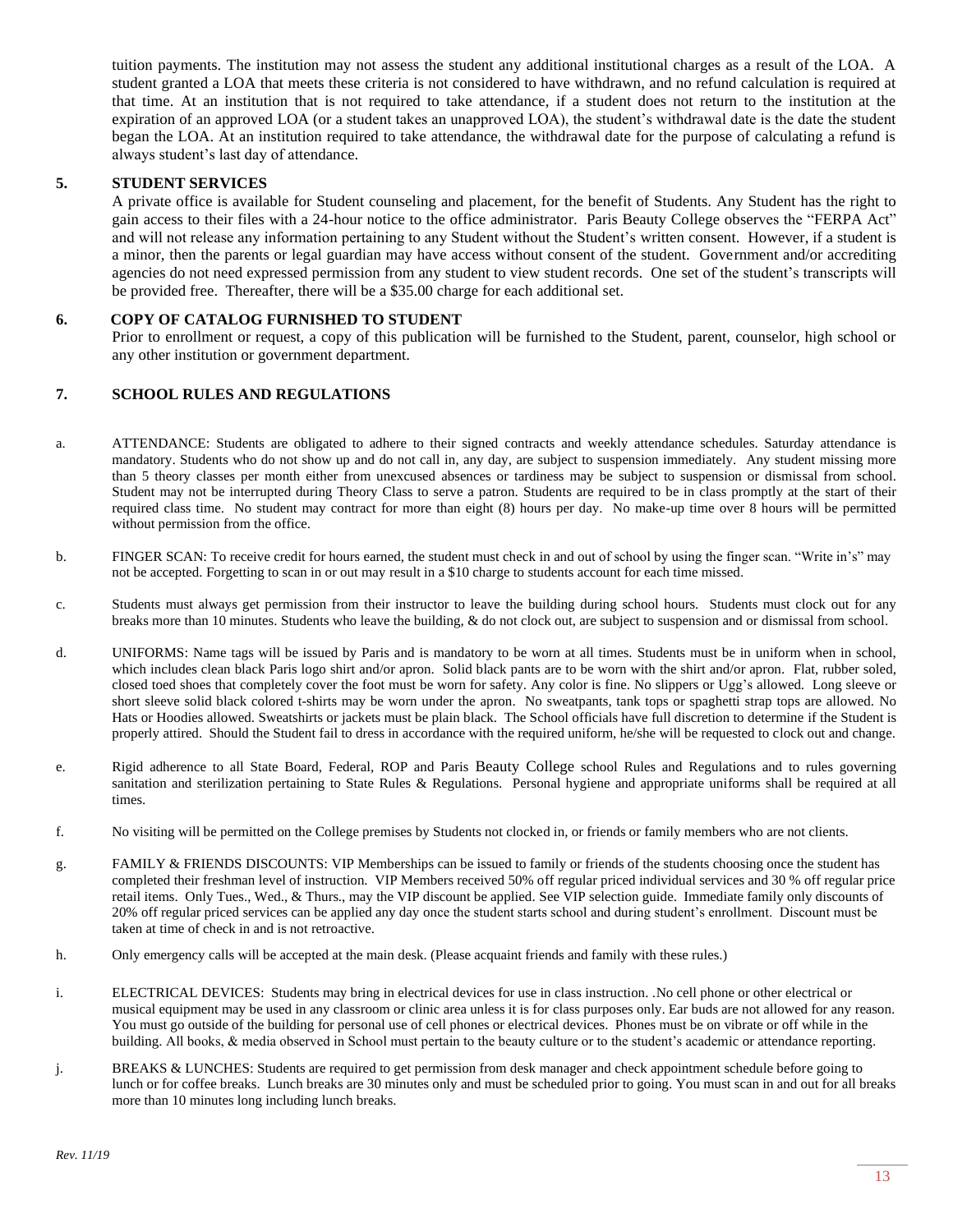- k. CLIENT SERVICES: Students are required to take customers for practicing skills. Students may not decline to serve a client. If you have concerns regarding servicing a patron you must communicate, privately, with the instructor. NEVER at the reception desk. Students may not argue about an appointment, nor discuss personal matters before the patrons. Actions deemed inappropriate, rude, & disrespectful in any manner, in front of patrons, may get you expelled.
- l. STUDENT CONDUCT: All staff, fellow students and patrons must be treated with courtesy and consideration. Profane language will not be permitted at any time. Disrespect towards any staff member, client, or student can get you expelled.
- m. Students must follow directions of all instructors and staff. Our school has daily procedures and rules that are given orally and are not necessarily written down. All oral directions are in compliance with school, state and federal rules, regulations, and procedures. Three written warnings for not adhering to any school rule/regulation could result in suspension and possible expulsion.
- n. STUDENT KITS: Students must bring all kit supplies to school each day or you will be sent home. Work kits must be kept sanitary and complete. Kit will be ready at all times for state board inspection. Students shall not borrow equipment without special permission from instructor.
- o. Students are required to return all equipment to its proper place before taking the next patron. Any school equipment damaged by a student because of unsafe, unsanitary or irresponsible usage or because of not following manufacturer's directions is liable for the cost to replace the equipment.
- p. Stations shall be kept clean at all times. Students will be personally responsible for their immediate work area. Each station must be left clean and all equipment put away before leaving school. All students must participate in a daily clean up duty. Duties vary each day and will be assigned by a staff member. Credits for these assignments are taken under additional training.
- q. Hair must be placed in waste receptacles and never left on the floor. Floors must be kept free from debris and trash. Shampoo bowls must be wiped cleaned after each use. All hair and debris must be removed.
- r. No food, drinks, smoking, or chewing gum will be permitted at any time in the working areas or theory rooms. No smoking in front of the building. State Law states you smoke 50 ft. from any business. Water is OK in classrooms but never in client service areas.
- s. STUDENT SERVICES: Students have the right of discussing with the School Management personal problems pertaining to attendance in school or any other matter that might affect the student's success or failure of course work. Please follow the chain of command by taking your problem first to your instructor, then the school manager, and if necessary, the school owner. Appointments recommended with any office personnel meetings.
- t. STUDENT DISCOUNTS: Students are entitled to a 30% discount of all regular priced retail items at any time. Students may earn personal service tickets by passing a theory exam with a score of 80% or higher. Tickets give students a 50% discount off the regular full priced service. Free of charge services, with ticket, include: shampoo, haircut, hair styles, hair extensions, (students buys all supplies), plain manicure, & plain pedicure. All other services require student portion to be paid for at time of check in. Tickets are issued by the office staff only & are only issued the month after the test was taken. Students may receive personal beauty services on Tuesdays & Wednesdays only. Personal service ticket must be presented to receptionist at time of check in. Students on academic probation are not allowed personal services.
- u. STUDENT EXTERNSHIP: When student reaches 60% course completion you may apply to participate in the student extern program. This program allows a student to go to one of our partner salons and participate as a student extern for a maximum of 8 hours per week. These hours will be applied towards your course. See Student Externship Participation Guidelines.
- v. STATEBOARD PREP: Once student reaches 60% completion of course, student will take a state board prep class and a baby (mini) board exam. Students may take this as many times as they want but it is mandatory for a student to take and pass with a 75% or higher score on all exams, including the baby board written and practical exam, before receiving a school diploma or certificate of completion and be allowed to apply for the state board exam.
- w. PRE-APPLICATION for the students State exam date may be done once the student has completed 60% of their course and taken a baby board exam one time. All students wishing to pre-apply for their state exam must follow Paris Beauty College's pre-app requirements. Cosmo students must hit 1200 hours, Esthi's 450 hrs. and Mani's 240 hrs. Students must submit application and fee to the state board within one week of hitting those hours. Students must submit request to Pre-Apply to the Paris administrator one week prior to hitting the above hours. Paris is not responsible to contact any student in regard to applying. Pre-applying for the state board exam is optional and must be approved by Paris Beauty College.

x.

The school manager and owner shall have the right to suspend or expel students for any of the following causes at any time:

- 1) Use of intoxicating liquors or drugs during school hours.
- 2) Gossiping or causing discord.
- 3) Cheating, dishonesty, theft or falsification of records.
- 4) Immoral or unprofessional conduct.
- 5) Failure to maintain the minimum number of course hours required pursuant to the Student Attendance Contract.
- 6) Refusing to comply with school rules and regulations.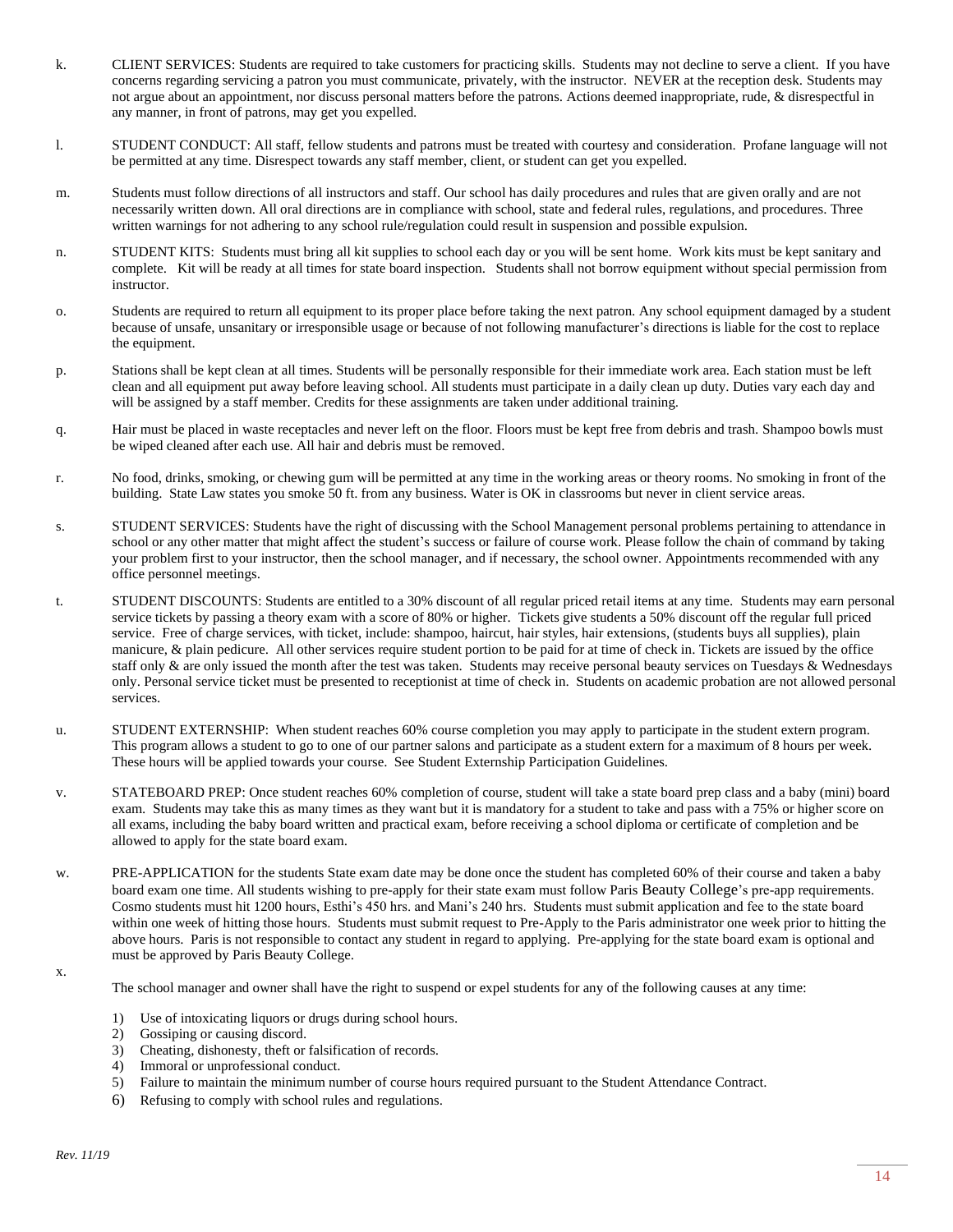#### **F. CURRICULUM (All courses are taught in English)**

#### **1. COSMETOLOGY – 1600 HOURS – CIP #12.0401 – SOC 39-5012**

The educational objective of this course is to train Students in all phases of Cosmetology per the curriculum below. Prepare the Student for the State Board Exam and for employment in the field of Cosmetology. To teach good work, study, health, and safety habits. To promote goal setting, positive approach to career planning, self-motivation, and ethics. To encourage Students to continue their education, after graduation, in advanced and related courses, including business courses. To disseminate all information regarding the starting and operating of their own business.

#### **Training Levels and Goals:**

**Beginning or Freshman Level –** A minimum of 160 hours is devoted to the basics and fundamentals of cosmetology and hairstyling. Classes for theory and application are conducted daily. Students then practice the newly learned skills on mannequins and models. During this level, students will be taught all stateboard practical procedures and clinic salon services deemed necessary to progress to the student salon A Student must demonstrate a thorough understanding of the subject matter by passing a final exam consisting of a written test and practical application meeting satisfactory progress to continue to the next level.

**Intermediate Levels –** Students continue to attend daily theory and practical classes to further develop their skills and ability. Students are assigned "patrons" on a learning/needs basis, when not engaged in classroom activities. Students will continue to learn more advance techniques in haircutting and coloring. When Students can demonstrate the ability to perform all applications satisfactorily, under close supervision, the student will progress to the senior level.

**Advance or Senior Level –** Students will continue to attend a minimum of 4 hours per week of theory classes in addition to special advanced classes and demonstrations. Advanced Level Students are expected to be able to perform all applications with a minimum of supervision and pass all written and practical tests meeting the minimum satisfactory progress requirements. A baby board exam will be required prior to graduation from the student's course and will consist of a written test and practical application. This exam is designed to simulate the California state board exam.

**Instructional Methods**: Lecture, discussion, demonstration, and practical application.

Grading; At least two comprehensive practical and written skills exams will be conducted during the course of study. The first written and practical skills exam will be taken at the student's completion of the freshman level. All students must pass this level before continuing on. If a student fails the freshman final exam, he/she will be allowed to repeat the class. The student's second comprehensive written and practical exam is the mandatory baby board exam (also known as a mock state board exam). These exams must be taken some time between the students half way point and the completion of their course. Numerical and Letter grades are considered according to the following scale.

| $90\% - 100\% =$            | A Excellent | $70\%$ - $79\%$ = C Satisfactory |  |                                        |
|-----------------------------|-------------|----------------------------------|--|----------------------------------------|
| $80\% - 89\% =$ B Very Good |             | 60% - 69%                        |  | $=$ D Below Standards – Unsatisfactory |
|                             |             | $0\% - 59\%$                     |  | $=$ F Below Standards – Unsatisfactory |

**The curriculum for Students enrolled in the course of Cosmetology meets the minimum required hours, classes and criteria as prescribed by the California State Board of Barbering & Cosmetology Regulations section 950.2. The 1600 hours may be completed in approximately 10 months.**

|                                           | <b>Minimum Hrs. Theory</b> | <b>Minimum Operations</b> |
|-------------------------------------------|----------------------------|---------------------------|
| Cosmetology Act Board Rules & Regulations | 20                         |                           |
| Cosmetology Chemistry                     | 20                         |                           |
| Health & Safety/Hazardous Substance       | 20                         |                           |
| Theory of Electricity in Cosmetology      | 5                          |                           |
| Bacteriology, Anatomy & Physiology        | 15                         |                           |
| Hair Analysis, Sanitation, & Safety       | 30                         |                           |
| Disinfection & Sanitation                 | 20                         | 10                        |
| Wet Hair Styling                          | 25                         | 200                       |
| Thermal Hairstyling/Press & Curl          | 20                         | 40/20                     |
| Permanent Waving                          | 20                         | 80                        |
| <b>Chemical Straightening</b>             | 20                         | 25                        |
| Haircutting                               | 20                         | 80                        |
| Hair Coloring & Bleaching                 | 60                         | 50/20                     |
| Scalp & Hair Treatments                   | 5                          | 20                        |
| Facials Manual & Electrical               | 5/10                       | 10/15                     |
| Chemical Skin Peels/Masks, Etc.           | 10                         | 15                        |
| Eyebrow Arching & Hair Removal            | 10                         | 20                        |
| Make Up                                   | 15                         | 10                        |
| Manicures Oil/Water                       | 5                          | 15                        |
| Pedicure                                  | 5                          | 10                        |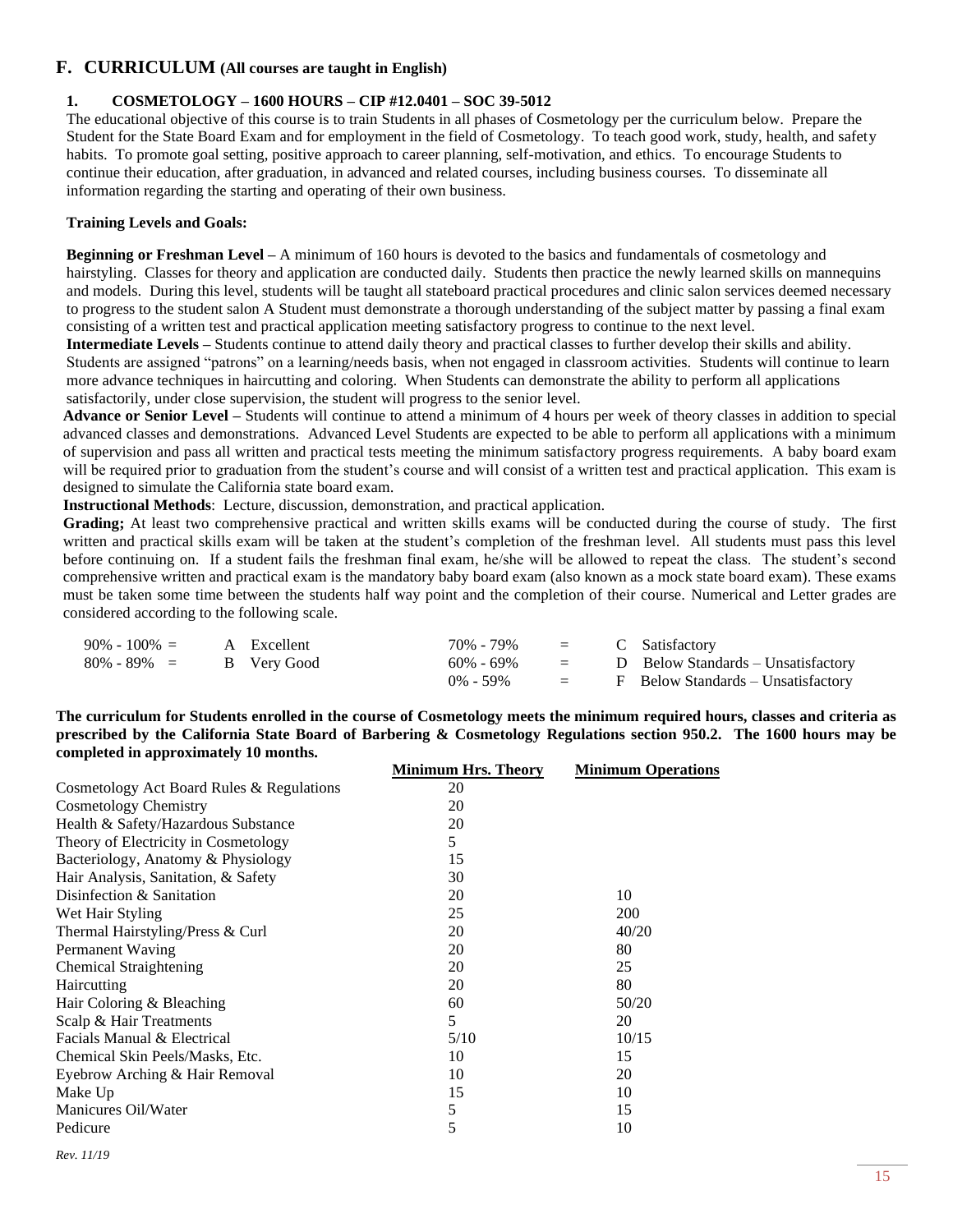| Acrylic Nails/Tips/Wraps & Repairs |           | 50/50/20 |
|------------------------------------|-----------|----------|
| Additional Training *              | 100 (Max) |          |
| Additional Technical Training      |           |          |

\*This category may include but is not limited to professional ethics, personal hygiene, good grooming, salesmanship, normal cleanup duties, required keeping of Student daily records, modeling, desk & reception. It may also include not more than 16 hours of outside education. All Students shall have completed the specified minimum required hours and operations upon completion of the sixteen hundred (1600)-hour course. A record of completion shall be issued pursuant to section 919.7

#### **2. MANICURING 400 HOURS CIP # 12.0410 SOC 39-5092**

of supervision and pass all written and practical tests meeting the minimum satisfactory progress requirements.

The educational objective of this course is to train Students in all phases of manicuring per the curriculum below. Prepare the Students for the State Board exam and for employment in the field of manicuring. To teach good work, study, health, and safety habits. To promote goal setting, positive approach to career planning, self-motivation, and ethics. To encourage Students to continue their education, in advanced related courses, including business courses. To disseminate all information regarding starting and operating their own business.

**Beginning or Freshman Level –** A minimum of 50 hours is devoted to the basics and fundamentals of Manicuring, Pedicuring, and Artificial Nails. Classes for theory and application are conducted daily. Students then practice the newly learned skills on artificial fingers/hand and models. During this level, students will be taught all stateboard practical procedures and clinic salon services deemed necessary to progress to student salon. A Student must demonstrate a thorough understanding of the subject matter by passing

a final exam consisting of a written test and practical application meeting satisfactory progress to continue to the next level. **Advance or Senior Level –** Students will continue to attend a minimum of 4 hours per week of theory classes in addition to special advanced classes and demonstrations. Advanced Level Students are expected to be able to perform all applications with a minimum

**Instructional Methods**: Lecture, discussion, demonstration, and practical application.

Grading; At least two comprehensive practical and written skills exams will be conducted during the course of study. The first written and practical skills exam will be taken at the student's completion of the freshman level. All students must pass this level before continuing on. If a student fails the freshman final exam, he/she will be allowed to repeat the class. The student's second comprehensive written and practical exam is the mandatory baby board exam (also known as a mock state board exam). These exams must be taken some time between the students half way point and the completion of their course. Numerical and Letter grades are considered according to the following scale.

| $90\% - 100\% =$            | A Excellent | $70\%$ - $79\%$ = C Satisfactory |  |                                        |
|-----------------------------|-------------|----------------------------------|--|----------------------------------------|
| $80\% - 89\% =$ B Very Good |             | $60\% - 69\%$                    |  | $=$ D Below Standards – Unsatisfactory |
|                             |             | $0\% - 59\%$                     |  | $=$ F Below Standards – Unsatisfactory |

 **The curriculum for Students enrolled in the course of Manicuring is the minimum required hours, classes and criteria as prescribed by the California State Board of Barbering & Cosmetology. The 400 hours may be completed in approximately 10 weeks. The instruction will consist of demonstration, lecture, classroom participation or examination: practical operation means the actual performance by the Student of a complete service on another person or on a model. Such technical instruction and practical operations shall include:**

|                                            | <b>Minimum Hrs. Theory</b> | <b>Minimum Operations</b> |
|--------------------------------------------|----------------------------|---------------------------|
| Cosmetology Act Board Rules & Regulations  | 10                         |                           |
| <b>Cosmetology Chemistry</b>               | 10                         |                           |
|                                            | 15                         |                           |
| Health & Safety/Hazardous Substance        |                            |                           |
| Bacteriology, Anatomy & Physiology         | 10                         |                           |
| Disinfection & Sanitation                  | 20                         | 10                        |
| Manicures-Water/Oil/Hand & Arm Massage     | 15                         | 40                        |
| Pedicure/foot & Ankle Massage              | 10                         | 20                        |
| Artificial Nails-Acrylic/Tips/Repairs/Gels | 15/10/5/5                  | 80/60/40                  |
| Additional Training *                      | $25 \text{ (Max)}$         |                           |
| <b>Additional Technical Training</b>       |                            | 15                        |

\*This category may include professional ethics, personal hygiene, good grooming, salesmanship, normal cleanup duties, required keeping of Student daily records, modeling, desk & reception. It may also include not more than 4 hours of outside education. All Students shall have completed the specified minimum required hours and operations upon completion of the four hundred (400) hour course. A record of completion shall be issued pursuant to section 919.7.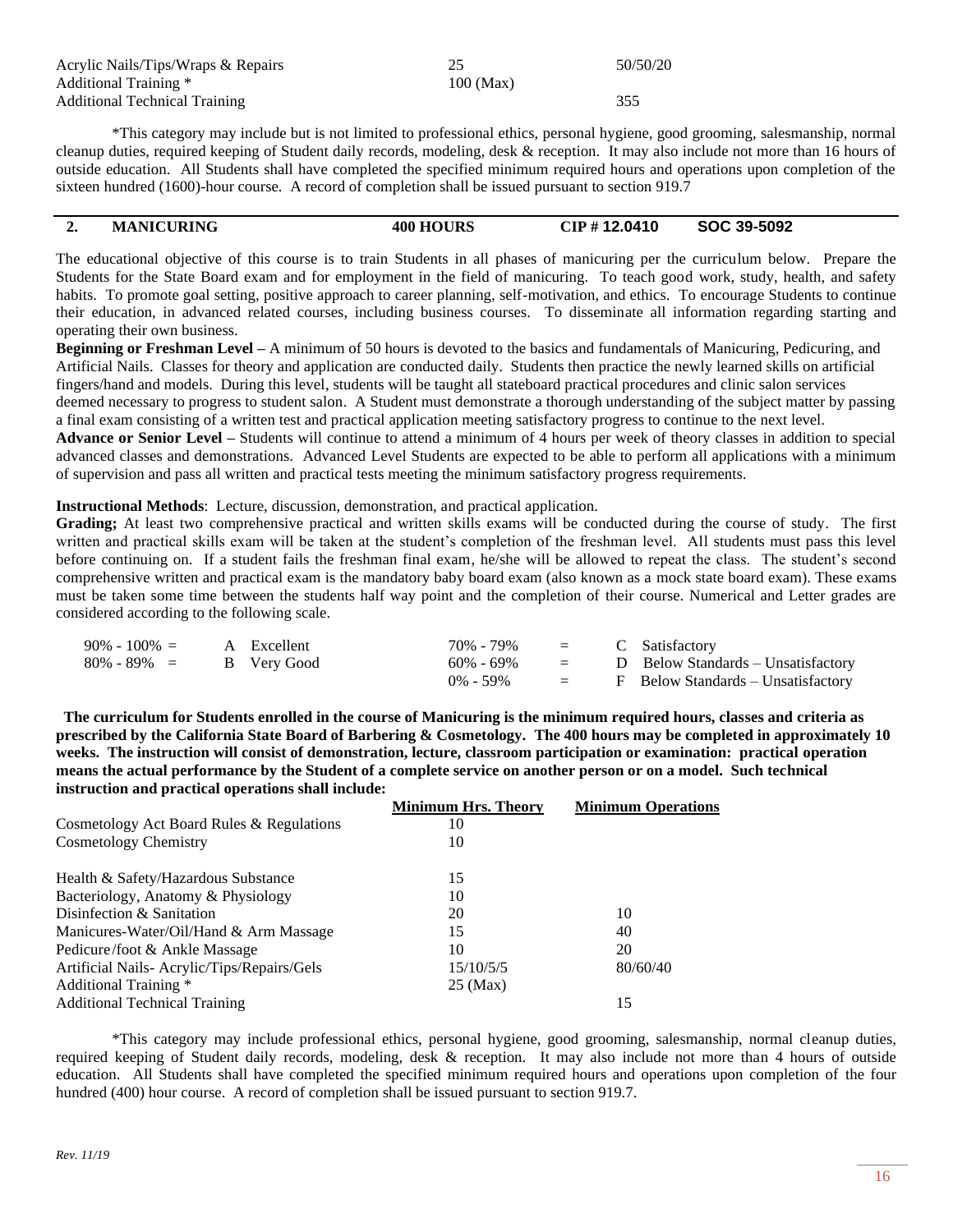#### **3. ESTHETICIAN – 600 HOURS CIP # 12.0409 SOC 39-5094**

The educational objective of this course is to train Students in all phases of skin care & make up. To prepare the Students for the State Board exam and for employment in the field of skin care. To teach good work, study, health, and safety habits. To promote goal setting, positive approach to career planning, self-motivation, and ethics. To encourage Students to continue their education, in advanced and related courses, including business courses. To disseminate all information regarding starting and operating their own business.

**Beginning or Freshman Level –** A minimum of 100 hours is devoted to the basics and fundamentals of Skin Care and related services. Classes for theory and application are conducted daily. Students then practice the newly learned skills on each other and models. During this level, students will be taught all stateboard practical procedures and clinic salon services deemed necessary to progress to student salon. A Student must demonstrate a thorough understanding of the subject matter by passing a final exam consisting of a written test and practical application meeting satisfactory progress to continue to the next level.

**Advance or Senior Level –** Students will continue to attend a minimum of 4 hours per week of theory classes in addition to special advanced classes and demonstrations. Advanced Level Students are expected to be able to perform all applications with a minimum of supervision and pass all written and practical tests meeting the minimum satisfactory progress requirements.

**Instructional Methods**: Lecture, discussion, demonstration, and practical application.

Grading; At least two comprehensive practical and written skills exams will be conducted during the course of study. The first written and practical skills exam will be taken at the student's completion of the freshman level. All students must pass this level before continuing on. If a student fails the freshman final exam, he/she will be allowed to repeat the class. The student's second comprehensive written and practical exam is the mandatory baby board exam (also known as a mock state board exam). These exams must be taken some time between the students half way point and the completion of their course. Numerical and Letter grades are considered according to the following scale.

| $90\% - 100\% =$            | A Excellent | $70\%$ - $79\%$ = C Satisfactory |  |                                        |
|-----------------------------|-------------|----------------------------------|--|----------------------------------------|
| $80\% - 89\% =$ B Very Good |             | 60% - 69%                        |  | $=$ D Below Standards – Unsatisfactory |
|                             |             | $0\% - 59\%$                     |  | $=$ F Below Standards – Unsatisfactory |

**The curriculum for Students enrolled in the course of Esthetician is the minimum required hours, classes and criteria as prescribed by the California State Board of Barbering & Cosmetology. The 600 hours may be completed in approximately 15 weeks. The instruction will consist of demonstration, lecture, classroom participation and examination: practical operation means the actual performance by the Student of a complete service on another person or on a model. Such technical instruction and practical operations shall include:**

|                                                  | <b>Minimum Hrs. Theory</b> | <b>Minimum Operations</b> |
|--------------------------------------------------|----------------------------|---------------------------|
| Cosmetology Act Board Rules & Regulations        | 10                         |                           |
| Cosmetology Chemistry                            | 10                         |                           |
| Health & Safety/Hazardous Substance              | 20                         |                           |
| Electricity & Safety                             | 10                         |                           |
| Bacteriology, Anatomy & Physiology               | 15                         |                           |
| Disinfection & Sanitation                        | 10                         | 10                        |
| Facials Manual & Electrical                      | 20/30                      | 40/60                     |
| Preparation: Salon & Spa Skills                  | 15                         |                           |
| Chemical Skin Peels/Masks/Scrubs                 | 20                         | 40                        |
| Eyebrow Arching & Tweezing                       | 5                          | 10                        |
| Depilatories                                     | 20                         | 40                        |
| Make Up                                          | 20                         | 40                        |
| Corrective Make Up/False Eyelashes/Skin Analysis | 20                         | 40                        |
| Additional Training *                            | 30 (Max)                   |                           |
| <b>Additional Technical Training</b>             |                            | 80                        |

\*This category may include professional ethics, personal hygiene, good grooming, salesmanship, normal cleanup duties, required keeping of Student daily records, modeling, desk & reception. It may also include not more than 6 hours of outside education. All Students shall have completed the specified minimum required hours and operations upon completion of the six hundred (600) hour course. A record of completion shall be issued pursuant to section 919.7.

#### **4. MASSAGE THERAPY (CMT) – 650 HOURS CIP # 51.3501 SOC 31-9011**

The educational objective of this course is to train the Student to be a **Massage Therapy**. This course will train the student in four main massage modalities which include Swedish massage, Deep Tissue & Sports Massage, Asian Systems/Acupressure & Shiatsu Massage, and Holistic Massage. This course will prepare the Student to receive their State of California Certification from the California Massage Therapy Council and for employment in the field of massage. Students will also learn how to own and operate their own massage business.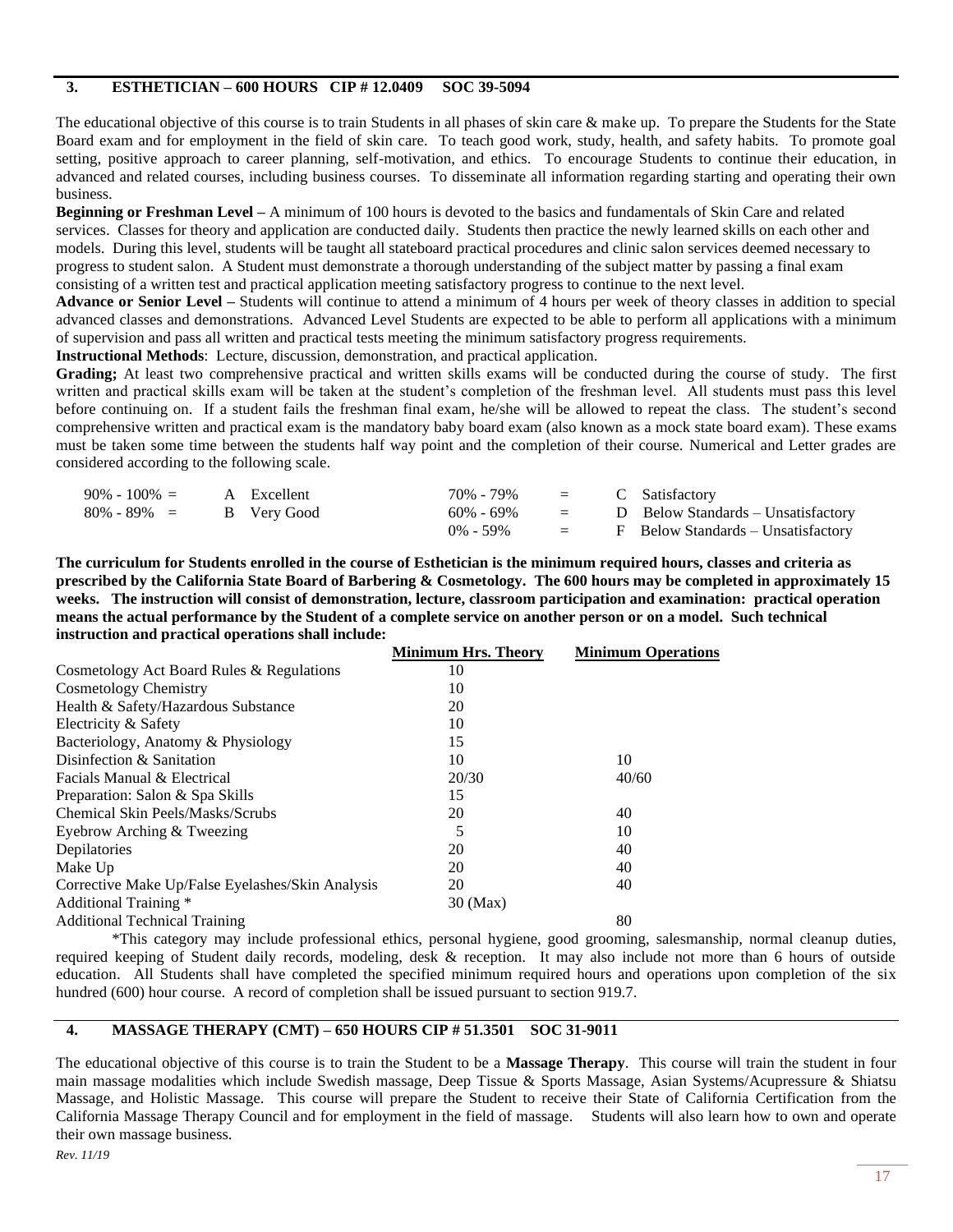**Beginning or Freshman Level –** A minimum of 100 hours is devoted to the basics and fundamentals of Massage Therapy and related services. Classes for theory and application are conducted daily. Students then practice the newly learned skills on each other and models. During this level, students will be taught all practical procedures and clinic salon services deemed necessary to progress to clinic work. A Student must demonstrate a thorough understanding of the subject matter by passing a final exam consisting of a written test and practical application meeting satisfactory progress to continue to the next level.

**Advance or Senior Level –** Students will continue to attend a minimum of 4 hours per week of theory classes in addition to special advanced classes and demonstrations. Advanced Level Students are expected to be able to perform all applications with a minimum of supervision and pass all written and practical tests meeting the minimum satisfactory progress requirements.

**Instructional Methods**: Lecture, discussion, demonstration, and practical application.

Grading; At least two comprehensive practical and written skills exams will be conducted during the course of study. The first written and practical skills exam will be taken at the student's completion of the freshman level. All students must pass this level before continuing on. If a student fails the freshman final exam, he/she will be allowed to repeat the class. The student's second comprehensive written and practical exam is the mandatory baby board exam (also known as a mock state board exam). These exams must be taken some time between the students half way point and the completion of their course. Numerical and Letter grades are considered according to the following scale.

| $90\% - 100\% = A$ Excellent |  | $70\%$ - $79\%$ = C Satisfactory |  |                                        |
|------------------------------|--|----------------------------------|--|----------------------------------------|
| $80\% - 89\% =$ B Very Good  |  | 60% - 69%                        |  | $=$ D Below Standards – Unsatisfactory |
|                              |  | $0\% - 59\%$                     |  | $=$ F Below Standards – Unsatisfactory |

**The curriculum for Students enrolled in the Massage Therapy course exceeds the California Massage Therapy Council's minimum required hours of 500 clock hours. Paris Beauty College's curriculum and course requirements require 650 clock hours and includes classes in Anatomy, Physiology, Contraindications, Health & Hygiene, Business & Ethics, and much more. California Law (California Business and Professions Code Section 4600 et seq) establishes statewide standards for voluntary massage therapist certification. The California Massage Therapy Council was created to provide voluntary statewide certification to eligible massage professionals using the California Business and Professions Code Section 4600 et seq as minimum standards. Paris Beauty College follows these minimum standards.**

**The 650 hours may be completed in approximately 33 weeks. The instruction will consist of demonstration, lecture, classroom participation and examination: practical operation means the actual performance by the Student of a complete service on another person or on a model. Such technical instruction and practical operations shall include at a minimum:**

#### **SWEDISH MASSAGE- 250 HOURS TOTAL**

| Minimum Theory Hours include:                  |                                                     |
|------------------------------------------------|-----------------------------------------------------|
| 40 hours Sciences of Anatomy & Physiology      | 100 hours Massage Theory, Techniques, & Application |
| a. Cells, Tissues, Organs, Systems,            | a. Basic principles of massage                      |
| b. Skeletal system                             | b. Procedures for complete body massage             |
| c. Muscular system                             | c. Chair massage                                    |
| d. Circulatory system                          | d. Pregnancy massage                                |
| e. Respiratory system                          | e. Body mechanics and stress management             |
| f. Digestive/Excretory System                  |                                                     |
| g. Nervous system                              | 40 hours Professionalism and Business               |
| h. Endocrine system                            | a. Ethics                                           |
| Pathology<br>1.                                | b. Consultation, charting, and client preparation   |
| 20 hours History of Massage Techniques         | c. Insurance/regulations, city, state, national     |
| a. Physiological effects of massage            | d. Job Opportunities in the massage industry        |
| b. Emotional and mental effects of massage     | e. Promoting yourself/resume/business cards         |
| c. Contraindications                           | f. Creating your own massage business               |
| d. Environment, sanitation, health $&$ hygiene |                                                     |
| $50$ hours – clinic training                   |                                                     |

#### **DEEP TISSUE/SPORTS MASSAGE - 150 HOURS TOTAL Minimum Clinic Hours 40**

#### **Minimum Theory Hours Below**

24 hours Anatomy, Physiology, & Pathology 60 hours Massage Theory, Techniques, & Application

- 
- 
- 

#### *Rev. 11/19*

a. Musculo-skeletal a. Massage theory & history of different deep tissue massage

- b. Kinesiology Of the different deep tissue massage movement c. Signs & symptoms of disease b. Procedures for pre and post sports event massage
	- b. Procedures for pre and post sports event massage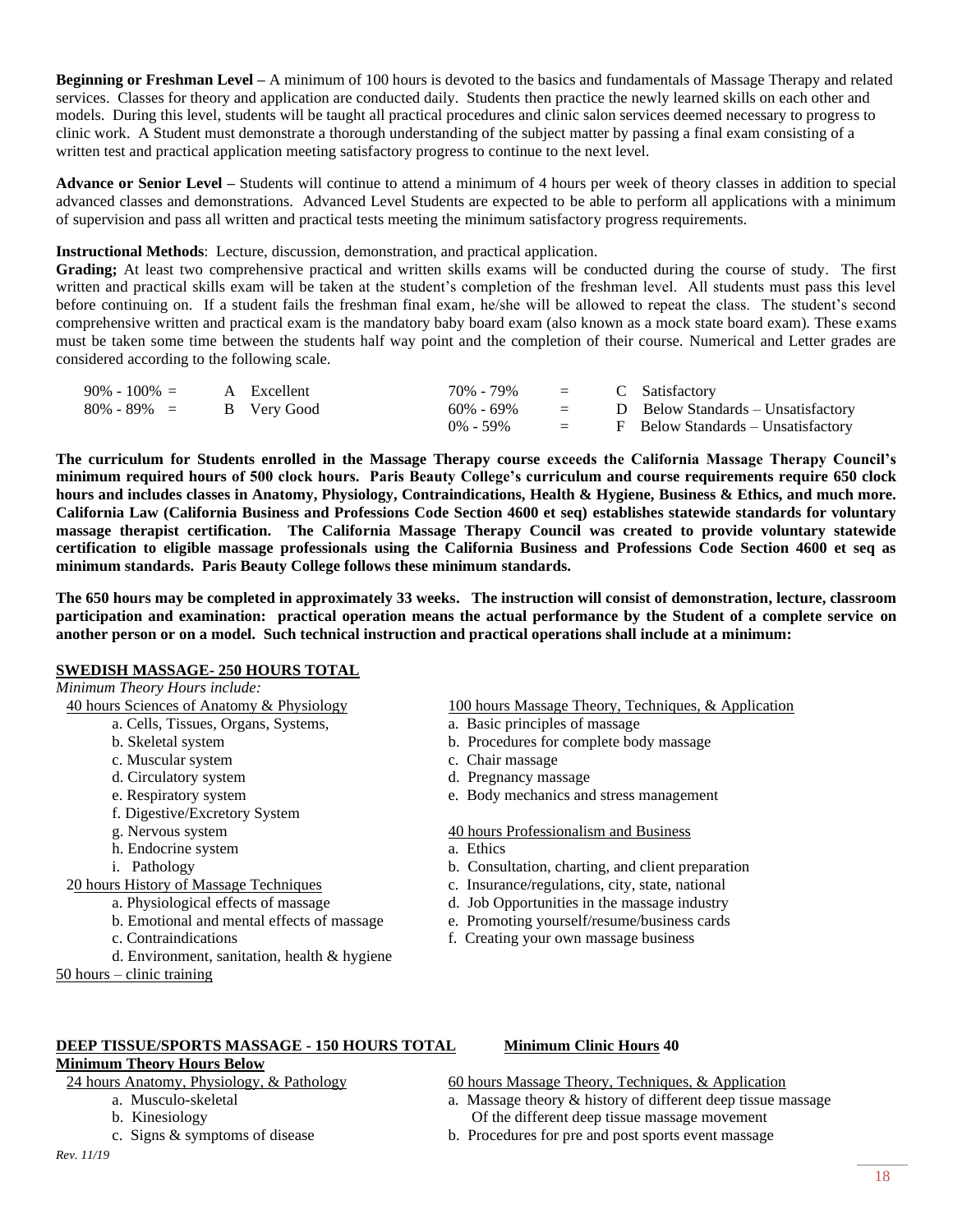#### 20 hours Professionalism and Business

- 6 hours CPR a. Ethics, insurance
	- b. Contraindications

#### **ASIAN SYSTEMS/ACUPRESSURE, SHIATSU 150 HOURS TOTAL**

## *Minimum Theory Hours Include:*

- -
- 
- -
	- b. Acupressure points  $&$  techniques for specific ailments e. Understanding Yin and Yang

30 hours – clinic training

#### **HOLISTIC MASSAGE- 100 HOURS TOTAL**

### **Minimum Theory Hours Below**

- a. Equipment protocol for hot stones a. History of Reflexology
- b. Theory, precautions  $\&$  contraindications b. Precautions  $\&$  contraindications
- c. Procedure for setting up equipment c. Benefits of reflexology
- d. Procedure for hot stone massage d. Procedure for reflexology
- - a. History  $\&$  Science of essential oils  $\qquad \qquad$  a. History of spa body therapies
	- b. Knowing your oils b. Contraindications
	- c. Procedure for raindrop technique c. Body wrap protocol
- 4 hours Meditation, Grounding & Chakra Work d. Procedure for Salt Glow
	- a. Locating and identifying Chakras e. Procedure for Body Bronzing
	- b. History & benefits of meditation & grounding f. Procedure for Body Hydrating Wrap
	-
- 8 hours Recognizing Health & Illness h. Marketing Spa Body Therapies
	- a. Assessing health conditions
	-
	- c. Making referrals to other health professionals a. History of Reiki/Reiki defined
	- d. Evaluating therapeutic outcomes b. The Reiki symbols

#### 4 hours Professionalism/Business c. Attunements

- a. Incorporating holistic modalities into d. Hand Positions
- your massage business e. Giving a Reiki Treatment
- 20 hours clinic training
- 16 hours Sciences of Anatomy & Physiology 80 hours Massage Theory, Techniques, & Application
	- a. Anatomy in relation to meridians a. Massage theory & history
	- b. Principle of the five elements b. Identify the meridians and pressure points
- 24 hours Potent Points 24 hours Potent Points c. Procedure & techniques for acupressure massage
	- a. Origins, uses and guidelines to acupressure d. Procedure & techniques for Shiatsu massage
		-

#### 16 hours Hot Stone Massage 16 hours Refelexology

- 
- 
- 
- 
- 8 hours Essential Oils and Rain Drop Technique 16 hours Spa Body Therapies hours Professionalism and Business
	- -
		-
		-
		-
		-
	- c. Meditation and grounding techniques g. Procedure for Hot Poultice body treatment
		-

#### b. Indications & Contraindications 8 hours Reiki First and Second Degree

- 
- 
- 
- 
- 

\*This category may include professional ethics, personal hygiene, good grooming, salesmanship, normal cleanup duties, required keeping of Student daily records, modeling, desk & reception. It may also include not more than 6 hours of outside education. All Students shall have completed the specified minimum required hours and operations upon completion of the six hundred fifty (650) hour course. A record of completion shall be issued pursuant to section 919.7.

#### **5. SCHOOL CALENDAR**

Classes begin approximately every 10 weeks. The first day of any new class is always on a Tuesday.

## **2019 Class Start Dates (dates subject to change)**

| Cosmetology<br><b>Class</b> | <b>Esthetician</b><br><b>Class</b> | <b>Manicuring</b><br><b>Class</b> |
|-----------------------------|------------------------------------|-----------------------------------|
| 2/19/2019                   |                                    | 2/19/2019                         |
| 3/5/2019                    | 3/5/2019                           |                                   |
| 3/19/2019                   |                                    | 3/19/2019                         |
| 4/16/2019                   |                                    | 4/16/2019                         |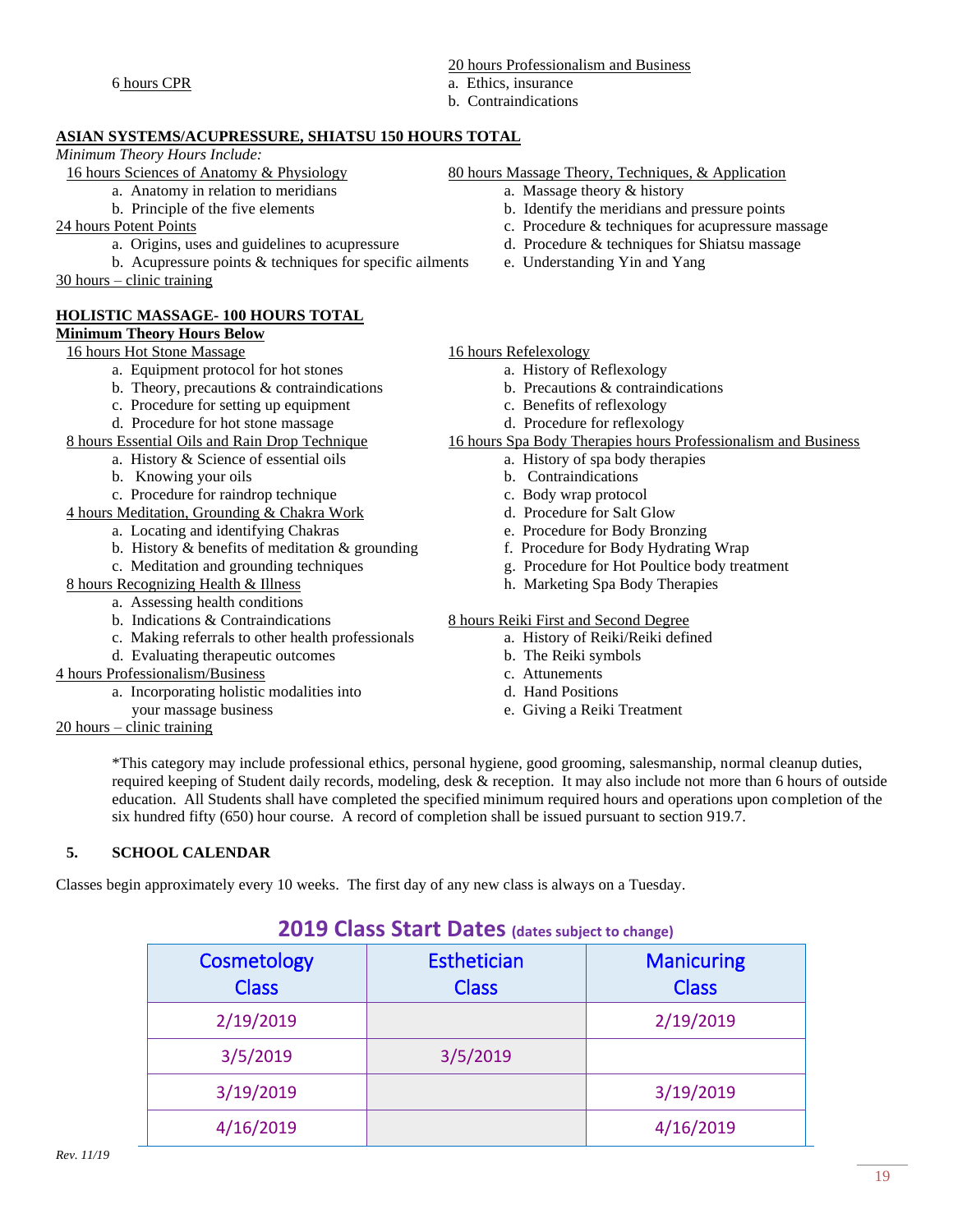| 4/30/2019  | 4/30/2019  |            |
|------------|------------|------------|
|            |            | 5/14/2019  |
| 6/11/2019  |            | 6/11/2019  |
| 6/25/2019  | 6/25/2019  |            |
|            |            | 7/23/2019  |
| 8/13/2019  | 8/13/2019  |            |
| 8/27/2019  |            | 8/27/2019  |
| 9/10/2019  |            |            |
| 10/8/2019  | 10/8/2019  |            |
| 10/22/2019 |            | 10/22/2019 |
| 11/15/2019 |            |            |
| 11/26/2019 | 11/26/2019 |            |
|            |            | 12/10/2019 |

Paris Beauty College observes the following holidays:

| New Years Day    | Memorial Day  | Independence Day | Labor Day |
|------------------|---------------|------------------|-----------|
| Thanksgiving Day | Christmas Day |                  |           |

#### **6. CLASS SCHEDULE (example only)**

This is an outline of the general manner in which the Student spends his/her time in school. This is just a sample schedule. Varying class times may be available and could be rotated by the school or instructor as needed.

| TUESDAY          | $8:30 - 9:30$   | All students - classroom theory                                     |
|------------------|-----------------|---------------------------------------------------------------------|
|                  | $9:30 - 9:40$   | <b>Break</b>                                                        |
|                  | $9:40 - 12:30$  | Orientation for new students, Advanced level students-clinic floor, |
|                  |                 | Beginning Level Students - classroom procedure and demonstration    |
|                  | $12:30 - 1:00$  | Lunch/Beginning Level Students and instructors                      |
|                  | $1:00 - 3:30$   | Demonstration/Practice Stateboard Wet Set                           |
|                  | $3:30 - 3:40$   | <b>Break</b>                                                        |
|                  | $3:40 - 4:30$   | Subject theory                                                      |
|                  | $4:30 - 5:00$   | Time sheet documentation and Sanitation Duties                      |
| <b>WEDNESDAY</b> | $8:30 - 10:00$  | All students - classroom theory, quest speaker, Salon               |
|                  |                 | Management and professional ethics                                  |
|                  | $10:00 - 10:10$ | <b>Break</b>                                                        |
|                  | $10:10 - 12:30$ | Artificial Nails Demonstration and Practice                         |
|                  | $12:30 - 1:00$  | Lunch/Beginning Level Students and instructors                      |
|                  | $1:00 - 3:30$   | Demonstration in practical subjects                                 |
|                  | $3:30 - 3:40$   | <b>Break</b>                                                        |
|                  | $3:40 - 4:30$   | Subject theory                                                      |
|                  | $4:30 - 5:00$   | Time sheet documentation and Sanitation Duties                      |
| <b>THURSDAY</b>  | $8:30 - 9:30$   | All students - classroom theory                                     |
|                  | $9:30 - 9:40$   | <b>Break</b>                                                        |
|                  | $9:40 - 12:30$  | <b>Haircoloring Procedures</b>                                      |
|                  |                 |                                                                     |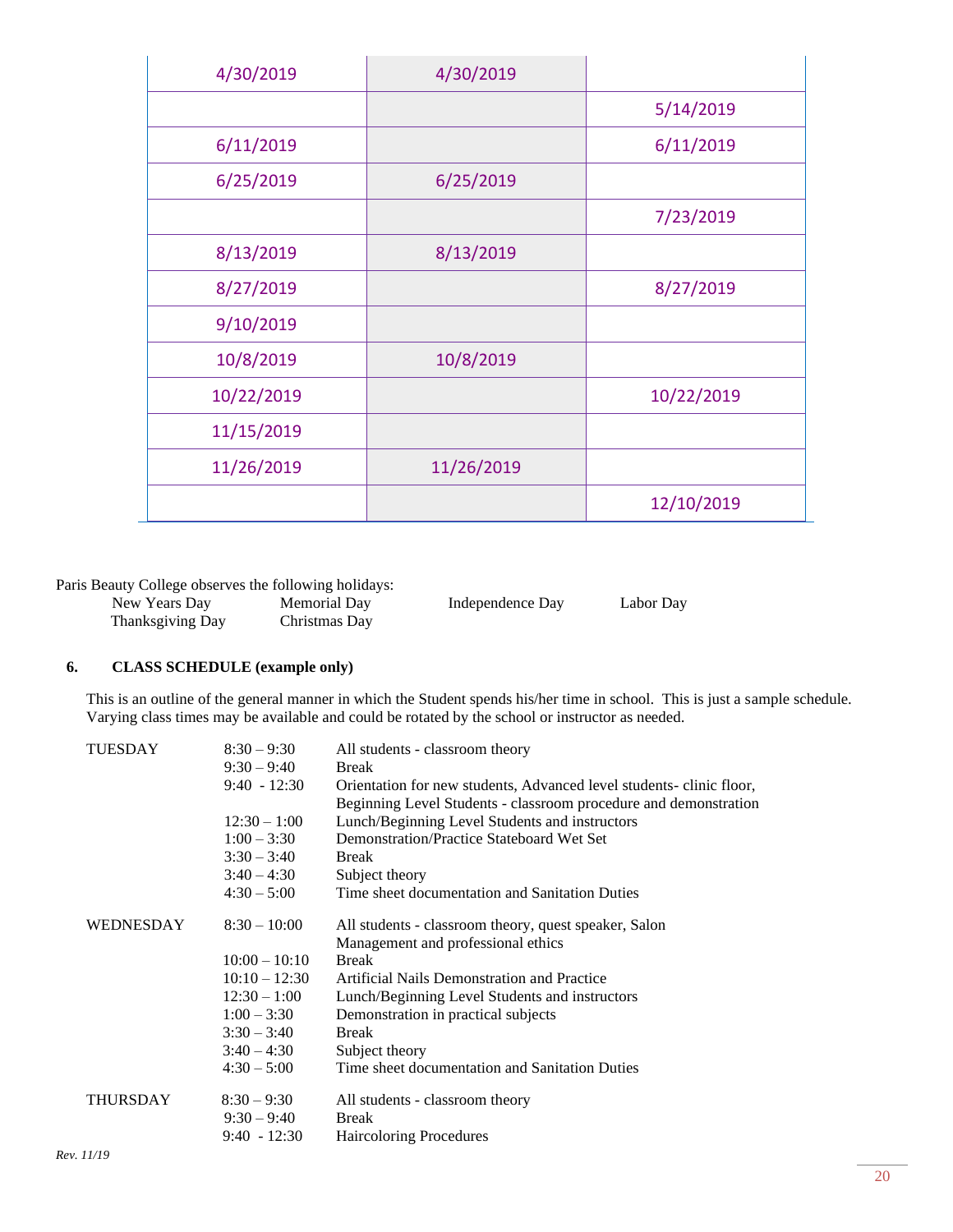|                 | $12:30 - 1:00$ | Lunch/Beginning Level Students and instructors                       |
|-----------------|----------------|----------------------------------------------------------------------|
|                 | $1:00 - 3:30$  | Haircoloring Theory                                                  |
|                 | $3:30 - 3:40$  | <b>Break</b>                                                         |
|                 | $3:40 - 4:30$  | Haircoloring demonstration                                           |
|                 | $4:30 - 5:00$  | Time sheet documentation and Sanitation Duties                       |
| <b>FRIDAY</b>   | $8:30 - 9:30$  | All students - classroom theory                                      |
|                 | $9:30 - 9:40$  | Break                                                                |
|                 | $9:40 - 12:30$ | Dermalight Facial procedure                                          |
|                 | $12:30 - 1:00$ | Lunch/Beginning Level Students and instructors                       |
|                 | $1:00 - 3:00$  | Demonstration and practical                                          |
|                 | $3:00 - 3:10$  | Break                                                                |
|                 | $3:10 - 5:00$  | Student Services, weekly timesheet balance, sanitation Duties        |
| <b>SATURDAY</b> | $8:30 - 12:30$ | Beginning Level students- practical training, seniors - clinic floor |
|                 | $12:30 - 1:00$ | Lunch (times may vary for all students on Sat.)                      |
|                 | $1:00 - 4:30$  | Beginning Level students -practical training, seniors - clinic floor |
|                 | $4:30-5:00$    | Time sheet documentation and Sanitation Duties                       |
|                 |                |                                                                      |

#### **APPLIED EFFORT/PROCEDURE SHEET DOCUMENTATION**

Student's records of applied effort are to be maintained on a procedure sheet established for the course the student is enrolled in. Credits are to be noted daily with required signatures from an instructor in charge. It is the responsibility of the student to keep accurate records. The procedure sheet is to be kept in student's folder at all times so that office staff can collect and record monthly. All required procedures must be completed in order to graduate from course.

#### **7. CAREER OPPORTUNITIES /HEALTH AND SAFETY INFORMATION**

Ambitious capable women and men, after comparatively short experience, will find the door open for many interesting, well paid positions. Monetary compensation in the beauty industry may start as low as minimum wage for a person wanting to go into personal assisting programs. On the average newly licensed individuals may start out making \$12.00 to \$20.00 per hour. Remember tips will be a big part of your weekly take home pay also. How much you will make in your profession will vary on many things such as location of employment, hourly pay vs. commission pay, etc. Each employer will be different. Remember that this field is very individual, and you are basically your own boss. It's up to you how much effort you want to put into your business and how much of a reward you want in return.

Before entering any new career, you must prepare yourself for the possible physical and mental demands it may require. Some of these courses may require one to stand or to sit for long periods at a time. Sturdy shoes and good backs and posture are important in keeping you healthy over the long run. If you have been diagnosed with back troubles or carpal tunnel syndrome, you may need to consider the fact that these courses may require you to do a lot of work which can affect these disabilities. If you have certain learning disabilities, you may find the studies more challenging. Persons with learning or physical limitations are encouraged to visit a school or salon and observe the demands that will be placed on you.

During your time as a student you will come into contact with all different kinds of people from all walks of life. Everyone is treated equally and fairly. Your job will ultimately be "to serve the public" therefore, keep in mind you may or may not come into contact with people with different lifestyles than your own and possible ones with illnesses or disease. You will be taught during theory classes how to recognize some types of illnesses and disease and how to treat the situation. It's to your benefit, and others, to become as knowledgeable as possible in health and safety issues.

The following list shows just some of the many positions available in the different fields:

| <b>COSMETOLOGY:</b> | Hairstylist, Hair Colorist, Manicurist, Make-Up Artist, Facialist,<br>Wig & Hair piece specialist, Skin, Hair, and Scalp Specialist. Platform artist.                                      |
|---------------------|--------------------------------------------------------------------------------------------------------------------------------------------------------------------------------------------|
| <b>ESTHETICIAN:</b> | Facialist, Make-Up Technician for TV and Modeling, Make-Up Specialist,<br>Chemical Peel Specialist, Hair Removal specialist,<br>Esthetician for doctors of Dermatology or Plastic Surgery. |
| <b>MANICURING:</b>  | Manicurist, Pedicurist, Artificial Nail Specialist, Nail Art & Airbrush Artist,<br>Spa specialties.                                                                                        |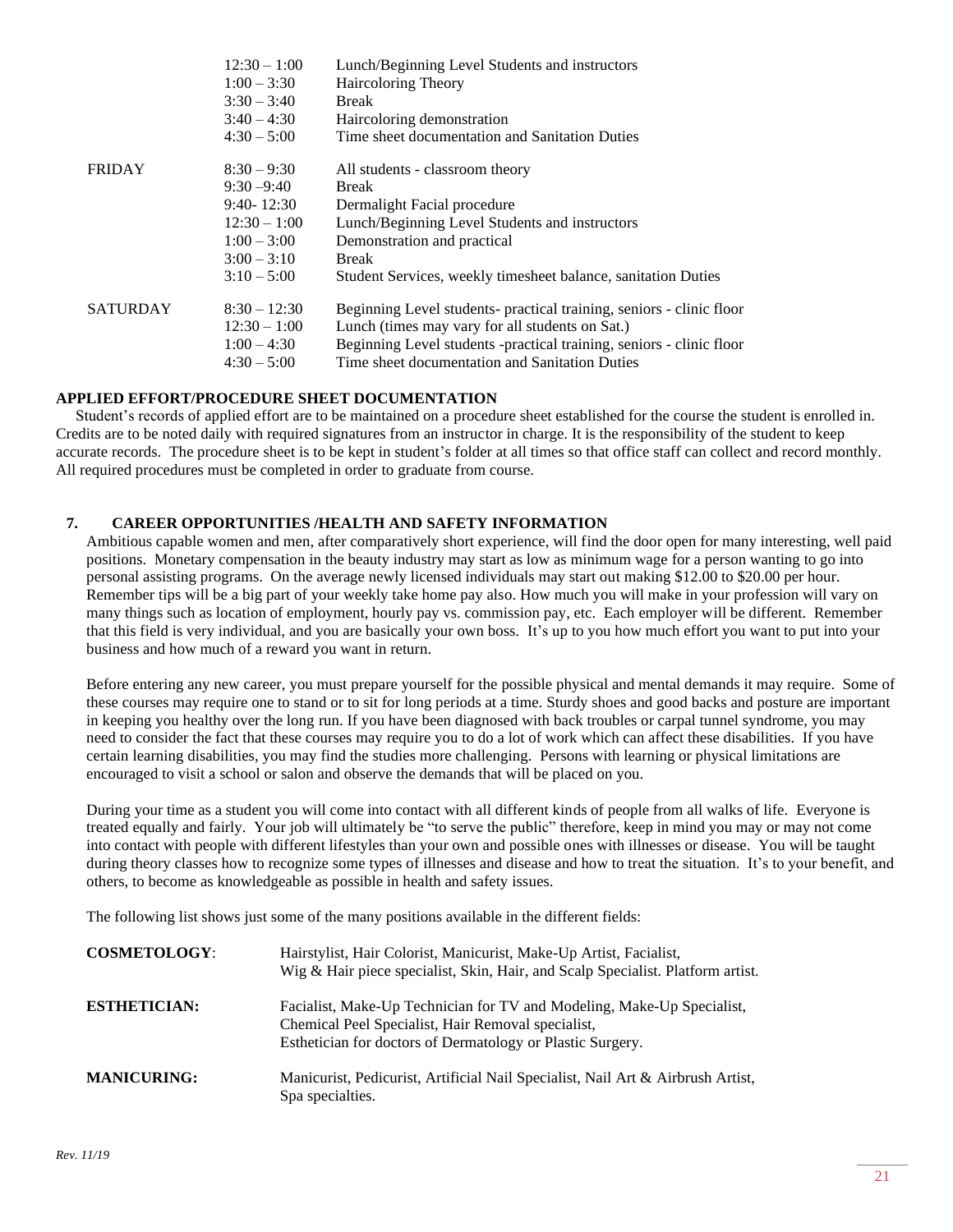**MASSAGE THERAPIST:** Massage Therapist, Medical Clinic Massage Therapist, Chiropractic Doctors office, Spa and Salon working as an independent contracted Massage Therapist, Traveling Massage Therapist, Teacher.

#### **Various other career opportunities that would apply to each of the fields listed above are:**

Salon owner, Salon Manager, School Administrator, School Director/Owner, State Board Member, Board Examiner, Beauty Consultant, Traveling Platform Artist, Manufacturer Field Representative, Demonstration-Lecturer, Beauty Products Student, Beauty Products Research, Beauty Products Sales, and State and Federal Representative in various organizations of this industry.

#### **8. ADDITIONAL FEES:**

The following lists of fees are not applied into the calculation when determining refunds. However, any miscellaneous charges, as per the following list, which the student may have incurred at the institution, will be calculated separately at the time of withdrawal or graduation. Student is responsible for paying all applicable charges owed to the school before transcripts or any requested copies will be released.

|           | • Late Payment Fee                 | \$25.00 | <b>Duplicate Contract Copy</b> | \$5.00  |
|-----------|------------------------------------|---------|--------------------------------|---------|
|           | • Contract Addendum Fee            | \$50.00 | Uniform Rental Fee             | \$5.00  |
|           | • Late Procedure Card Fee          | \$10.00 | Student File Copy Fee          | \$25.00 |
| $\bullet$ | <b>Additional Transcript Fee</b>   | \$35.00 | Duplicate Diploma Fee          | \$10.00 |
|           | $\bullet$ Non-sufficient Funds Fee | \$25.00 | Missed Time Scan Fee           | \$10.00 |

## **Paris Beauty College Stats/School Performance Fact Sheet Summary**

| 2018           | <b>Graduation</b><br>Rate | <b>Licensure</b> | <b>Placement</b> |
|----------------|---------------------------|------------------|------------------|
| Cosmetology    | 70.97%                    | 94.44%           | 72.73%           |
| Esthetician    | 91.94%                    | 86.27%           | 67.86%           |
| Manicuring     | 82.35%                    | 91.67%           | 92.31%           |
| School Average | 81.80%                    | 90.79%           | 77.63%           |

| 2019           | <b>Graduation</b><br>Rate | <b>Licensure</b> | <b>Placement</b> |
|----------------|---------------------------|------------------|------------------|
|                |                           |                  |                  |
| Cosmetology    | 59.4%                     | 93.34%           | 94%              |
| Esthetician    | 93.7%                     | 93.51%           | 66.29%           |
| Manicuring     | 93.55%                    | 88.89%           | 66.67%           |
| School Average | 82.22%                    | 91.91%           | 75.65%           |